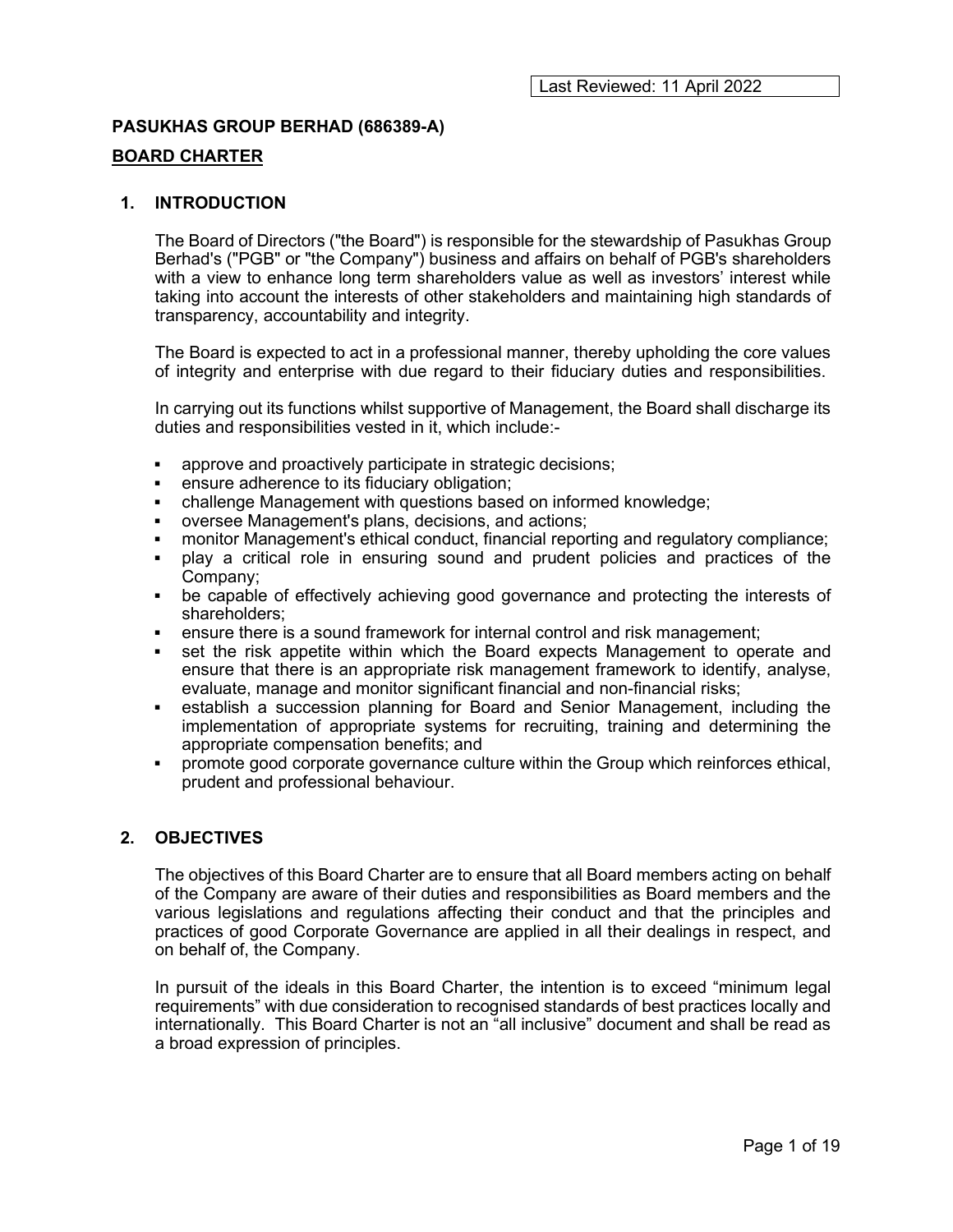The Board will regularly review this charter and the term of reference of the Board Committees to ensure that they remain consistent with the Board's objectives and responsibilities, and relevant laws, regulations, guidelines and standards of corporate governance.

## 3. BOARD SIZE AND COMPOSITION

- a. The Board should comprise of individuals with character, experience, integrity, competence and time to effectively discharge their role as Directors. The composition and size of the Board is such that it facilitates the making of informed and critical decisions.
- b. The number of Directors shall not be less than two (2) and not more than nine (9). The appointment of Directors shall be recommended by the Nomination Committee ("NC") and approved by the Board.
- c. At any one time, at least two or one-third (1/3), whichever is higher, of the Board members are Independent Directors.
- d. In the event of any vacancy in the Board, resulting in non-compliance with regulations on the Board composition, the Board must ensure that such vacancy is filled within three (3) months.
- e. The Board may appoint a Senior Independent Director to whom shareholders' concerns can be conveyed if there are reasons that contact through the normal channels of the Chairman or the Managing Director ("MD")/ Chief Executive Officer ("CEO") have failed to resolve them. The Board shall appoint the Senior Independent Director as the Chairman of the NC unless a better candidate (another Independent Director) is available.
- f. The positions of Chairman of the Board and MD/CEO should be held by different individuals. The Board shall comprise a majority of independent directors where the Chairman of the Board is not an independent director.

In the event that the Company has departed from this practice, it must provide an explanation for the departure and disclose the alternative practice it has adopted and how such alternative practice achieves the Intended Outcome as set out in the Malaysian Code on Corporate Governance ("MCCG").

The Board recognises the importance of ensuring a balance of power and authority between the Chairman and the MD/CEO with a clear division of responsibility between the running of the Board and the Company's business respectively. The positions of Chairman and MD/CEO are separated and clearly defined.

In the event that the positions of Chairman of the Board and MD/CEO are held by the same person or in the absence of such position, the Company shall provide explanation and justification in the Annual Report of the Company.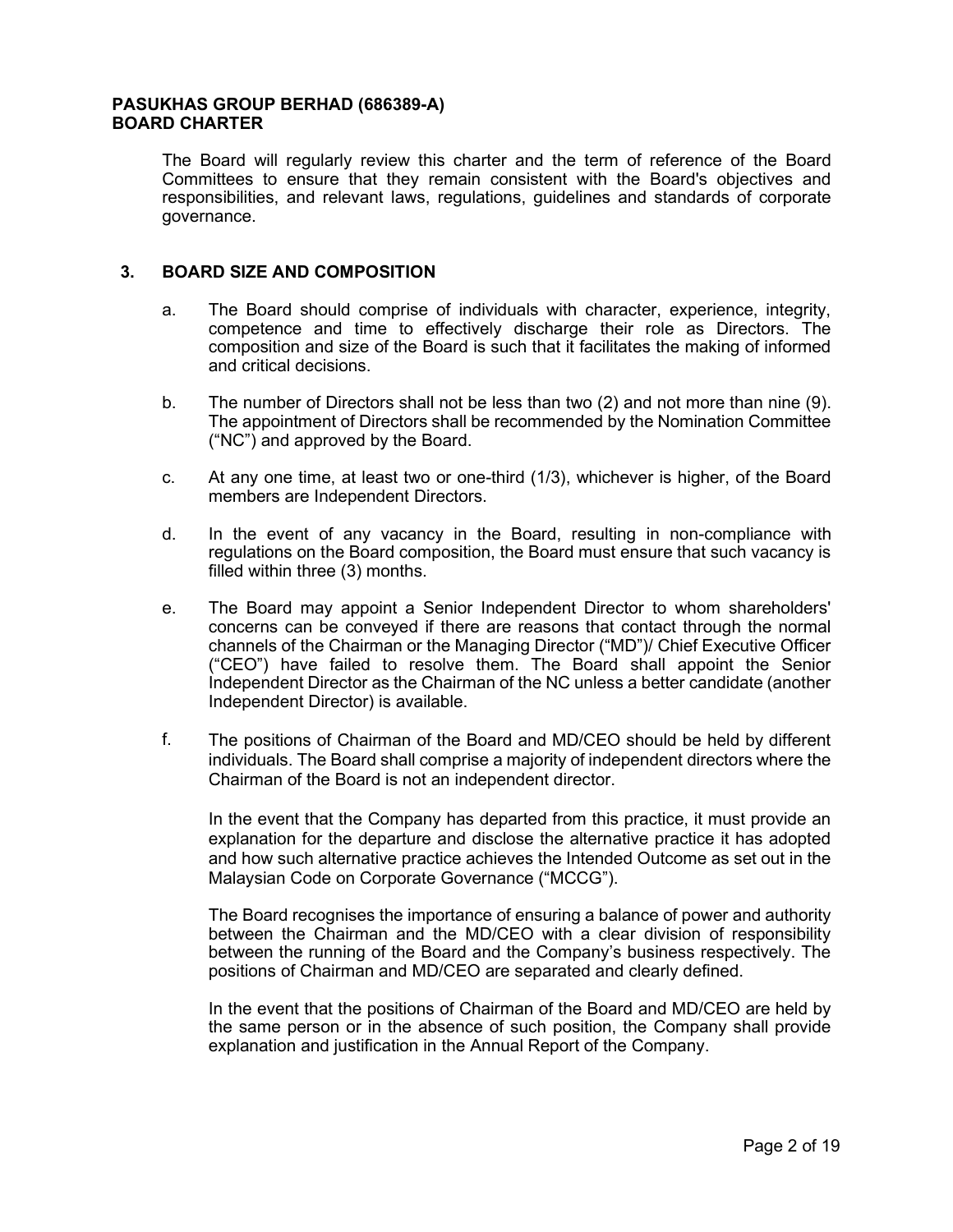g. The Board acknowledges the importance of boardroom diversity and the recommendation of the MCCG pertaining to the establishment of a gender diversity policy.

In reviewing the Board composition, the Board with the assistance from the NC, will take into consideration all aspects of diversity including age, gender, ethnicity, skills, experience, independence and background of the Board members.

h. Any Director must not hold more than five (5) directorships in listed issuers.

Any Director shall notify the Chairman of the Board before accepting any new directorship in public listed companies. The Director shall give assurance to the Board of his/her continued time commitment to serve the Board and the new appointment shall not be in conflict or compete with the existing appointment.

## 4. POSITION DESCRIPTION

## 4.1 INDIVIDUAL DIRECTORS

- i. Directors are expected to comply with their legal, statutory and equitable duties and obligations when discharging their responsibilities as Directors. Broadly these include:
	- a. acting in good faith and in the best interests of the Company as a whole;
	- b. acting with care and diligence and for proper purposes;
	- c. avoiding conflict of interest with the Company in a personal or professional capacity;
	- d. refraining from making improper use of information gained through the position of director and from taking improper advantage of the position of director;
	- e. keeping abreast of changes and trends in the business and in the Group's business environment and markets and changes and trends in the economic, political, social, legal and regulatory climate that could affect the business of the Group; and
	- f. devoting sufficient time to prepare for and attend Board and Board Committee meetings, attend Directors' continuous training programme and briefings.
- ii. Directors will keep all Board information, discussions, deliberations and decisions that are not publicly known confidential and not use information gained through the Board for their interest, or their employers' interest.

## 4.2 SENIOR INDEPENDENT DIRECTOR

The Board may appoint a Senior Independent Director to

- i. act as a sounding board for the Chairman;
- ii. serve as the principal conduit between Independent Directors and the Chairman on sensitive issues; and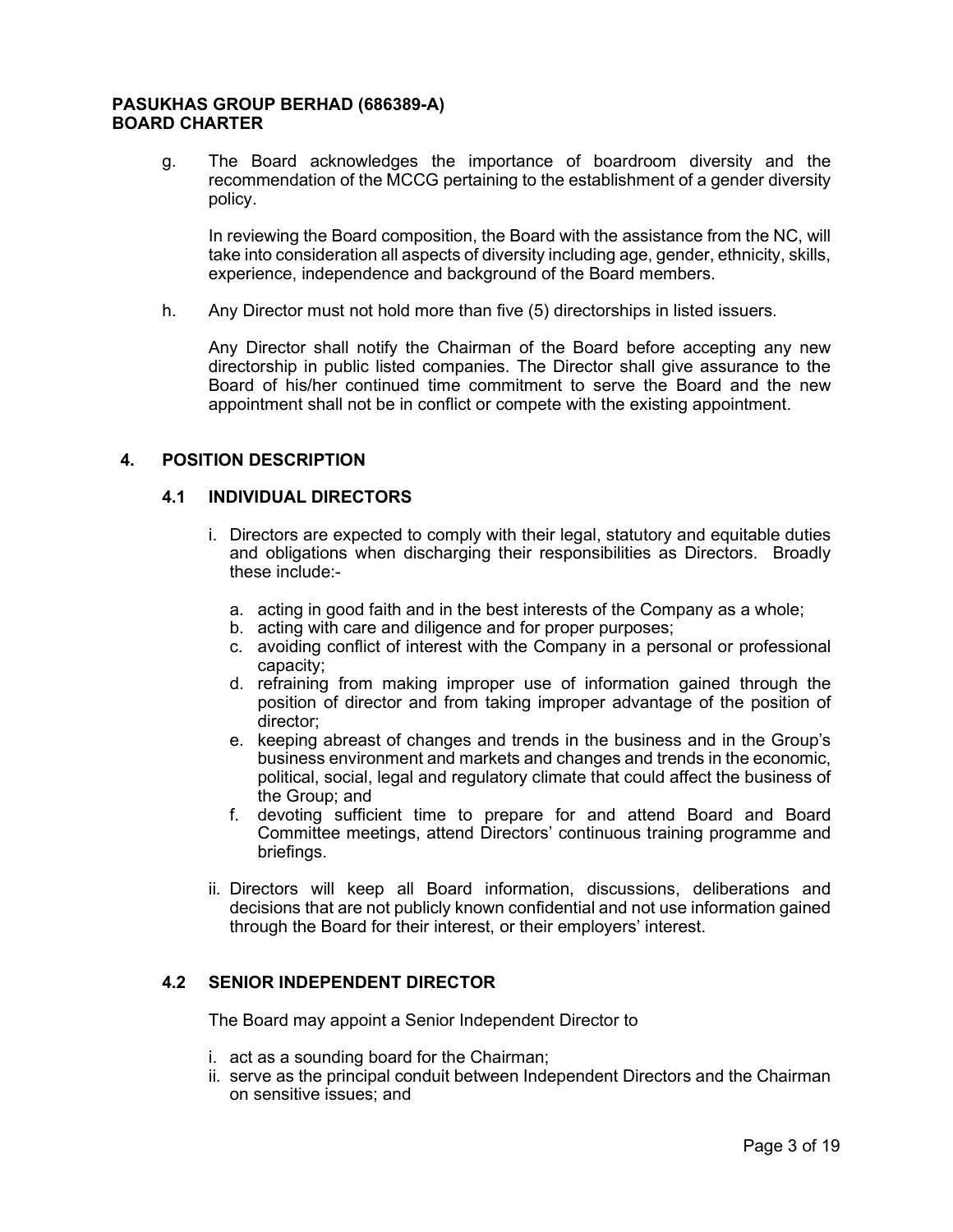iii. be the point of contact for shareholders and other stakeholders for areas that cannot be resolved through the normal channels of contact with the Chairman or the MD/CEO.

## 4.3 INDEPENDENT DIRECTOR

- i. An Independent Director is independent of management and free of any business or other relationships that could materially interfere with, or could reasonably be perceived to materially interfere with, the exercise of their unfettered and independent judgement, and who otherwise meet the criteria for independence.
- ii. The Independent Directors must give effect to the spirit, intention and purpose of the definition of an Independent Director which enumerated out in the ACE Market Listing Requirements ("Listing Requirements") of Bursa Malaysia Securities Berhad ("Bursa Securities").
- iii. The Independent Directors provide independent judgement, experience and objectivity without being subordinated to operational considerations to mitigate any possible conflict of interest between the policy-making process and the dayto-day management of the Company.
- iv. The Independent Directors shall constructively challenge and contribute to the development of business strategy and direction of the Company to ensure that the interests of all shareholders, and not only the interests of a particular fraction or group, are indeed taken into account by the Board and that the relevant issues are subjected to objective and impartial consideration by the Board.
- v. The Independent Directors should ensure effective checks and balances on the Board, and carry significant weight in the Board's decision-making process.
- vi. The Board undertakes to assess the independence of the Independent Directors on an annual basis upon re-appointment or when any new interest or relationship develops.

## 4.4 CHAIRMAN

- i. The Chairman leads the Board and is responsible for the effective performance of the Board.
- ii. The Chairman of the Board may be a Non-Executive Member of the Board. If the Chairman is an Executive Director, the positions of Chairman of the Board and MD/CEO must be held by different individuals. The Board shall comprise a majority of independent directors where the Chairman of the Board is not an independent director. In the event that the Company has departed from this practice, it must provide an explanation for the departure and disclose the alternative practice it has adopted and how such alternative practice achieves the Intended Outcome as set out in the MCCG.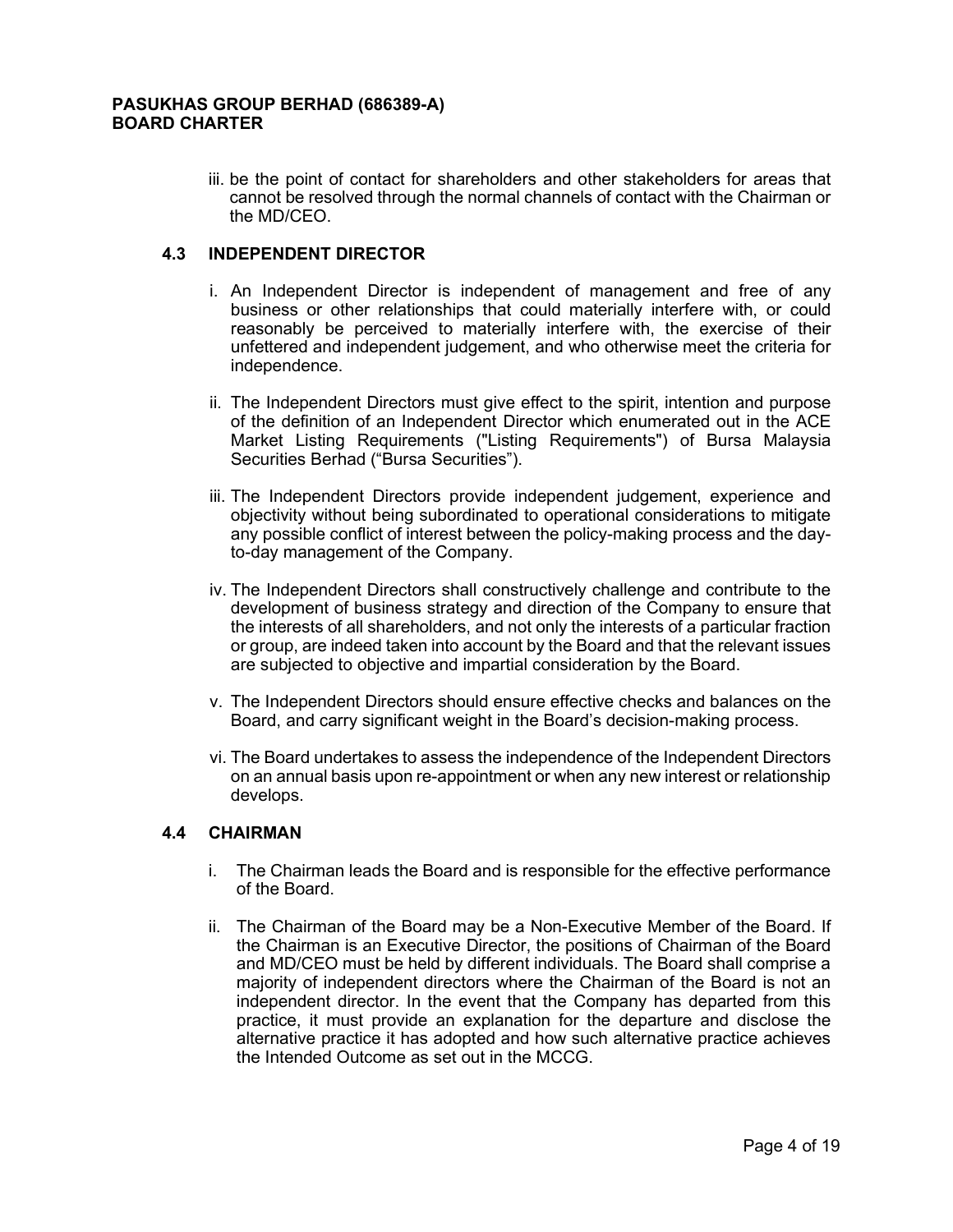- iii. The Chairman is responsible for leadership of the Board in ensuring the effectiveness of all aspects of its role. The Chairman is responsible for:
	- a. leading the Board in setting the values and standards of the Company;
	- b. maintaining a relationship of trust with and between the Executive and Non-Executive Directors;
	- c. ensuring the provision of accurate, timely and clear information to Directors;
	- d. ensuring effective communication with shareholders and relevant stakeholders;
	- e. arranging regular evaluation of the performance of the Board, its Committees and individual Directors;
	- f. facilitating the effective contribution of Non-Executive Directors and ensuring constructive relations be maintained between Executive and Non-Executive Directors; and
	- g. facilitating the ongoing development of all Directors.
- iv. The Chairman, in consultation with the MD/CEO and the Company Secretary, sets the agenda for Board meetings and ensures that all relevant issues are on the agenda.
- v. The Chairman ensures orderly conduct and proceedings of the Board and general meetings and is responsible for managing the business of the Board to ensure that:
	- a. all Directors are properly briefed on issues arising at Board meetings;
	- b. sufficient time is allowed for discussion of complex or contentious issues and, where appropriate, arranging for informal meetings beforehand to enable thorough preparation for the Board discussion.
	- c. the issues discussed are forward looking and concentrates on strategy.
- vi. The Chairman ensures that every Board resolution is put to vote and the will of the majority prevails.
- vii. The Chairman ensures that Executive Directors look beyond their executive functions and accept their full share of responsibilities on governance.
- viii. Should the Chairman be absent from a meeting, the members of the Board present at the meeting, may choose one of their number to chair the said meeting.

### 4.5 MD/CEO

- i. The MD/CEO is primarily accountable for overseeing the day-to-day operations to ensure the smooth and effective running of the Group.
- ii. The MD/CEO is responsible for the development and implementation of the long-term and short-term strategies for the Group and setting the overall strategic policy and direction of the Group's business operations based on effective risk management controls.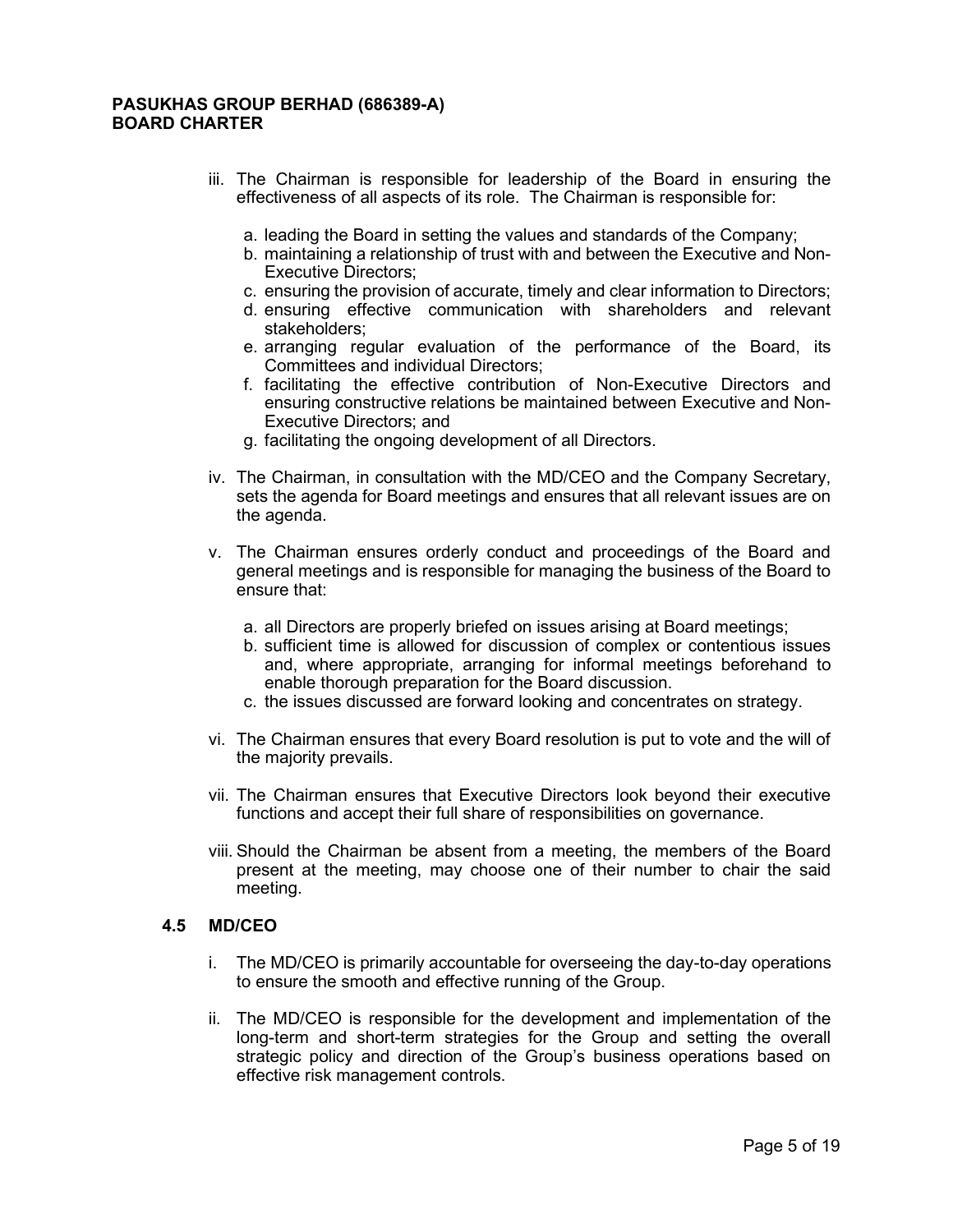- iii. The MD/CEO ensures that the financial management practice is performed at the highest level of integrity and transparency and that the business and affairs of the Group are carried out in an ethical manner and in compliance with the relevant laws and regulations.
- iv. The MD/CEO shall exercise professional skill, due care and diligence when performing his functions, exercising their powers or discharging his duties as well as devote full attention and time to their duties and responsibilities and be able to direct and supervise the Company effectively and responsibly;
- v. The MD/CEO provides effective leadership to the Group and is responsible for ensuring high management competency and that an effective management succession plan is in place to sustain continuity of operations.
- vi. The MD/CEO is the conduit between the Board and Management in ensuring the success of the Company's governance and management functions.
- vii. The MD/CEO implements the policies, strategies and decisions adopted by the Board. All Board authorities conferred on Management is delegated through the MD/CEO and this will be considered as the MD/CEO's authority and accountability as far as the Board is concerned.
- viii. Keeping the Board fully informed of all important aspects of the Company's operations and ensuring sufficient information is distributed to the Board members.

In the absence of the MD/CEO, the Executive Directors who are fully acquainted with the Company's affairs, is the person who will be directly responsible for the overall running of the Company.

## 5. GENERAL ROLES AND RESPONSIBILITIES

The Board should assume, amongst others, the followings roles and responsibilities:-

- a) Reviewing the code of conduct of the Company and implementing appropriate internal systems to support, promote and ensure its compliance;
- b) Reviewing and adopting a sustainable strategic business development plan for the Company;
- c) Regularly evaluating economic, environmental, social and governance issues and any other relevant external matters that may influence or affect the development of the business or the interests of the shareholders in ensuring that the Company's strategies promote sustainability;
- d) Overseeing the conduct of the Company's business to evaluate whether the business is being properly managed;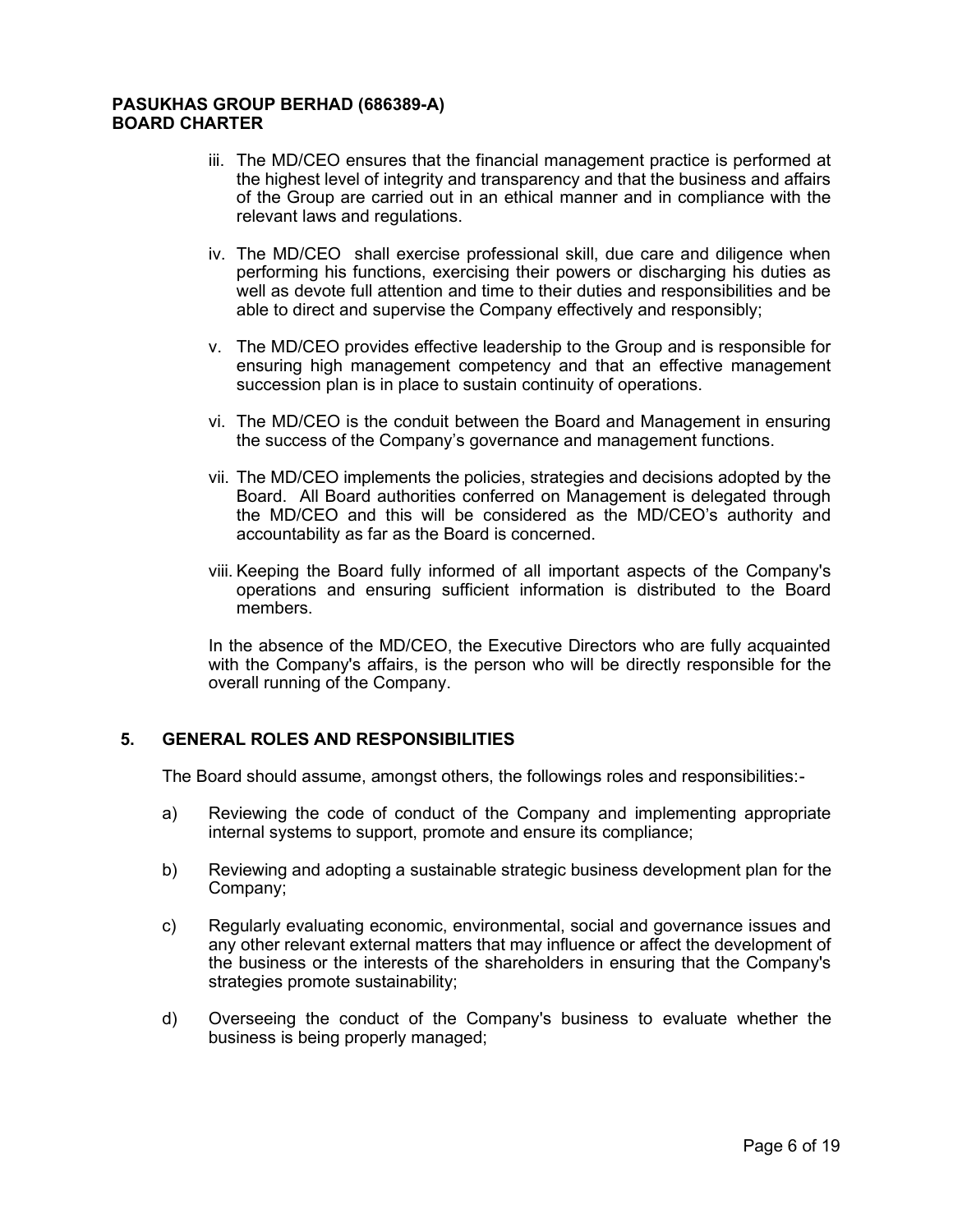- e) Reviewing, ratifying and monitoring systems of risk management and internal control and ethical and legal compliance. This includes establishing sound risk management framework, reviewing procedures to identify the main risks associated with the Company's businesses and the implementation of appropriate systems to manage these risks;
- f) together with Senior Management, promoting good corporate governance culture within the Company which reinforces ethical, prudent and professional behaviour;
- g) reviewing, constructively challenging and making decision on Management's proposals for the Company and monitoring the implementation;
- h) Selecting, appointing and evaluating from time to time the performance of, and planning succession of the MD/CEO under the guidance of the NC;
- i) Reviewing the procedures for appointment of senior management and ensuring that succession planning of the senior management is in place;
- j) Establishing an internal audit function which reports directly to the Audit and Risk Management Committee ("ARMC");
- k) Promoting effective communication and proactive engagements with shareholders and other stakeholders;
- l) Ensuring there is a sound framework of reporting on internal controls and regulatory compliance;
- m) Ensuring its members have access to information, advice and appropriate continuing education programmes;
- n) Reviewing and approving formal and transparent remuneration policies and procedures to attract and retain directors
- o) Ensuring there is appropriate corporate disclosure policies and procedures;
- p) Encouraging the usage of information technology in communicating with stakeholders;
- q) Taking reasonable steps in encouraging the shareholders' participation and voting by poll at general meetings of the Company;
- r) Promoting effective communication and proactive engagements with shareholders;
- s) Undertaking an assessment of the independent directors annually; and
- t) Ensuring the integrity of the Company's financial and non-financial reporting.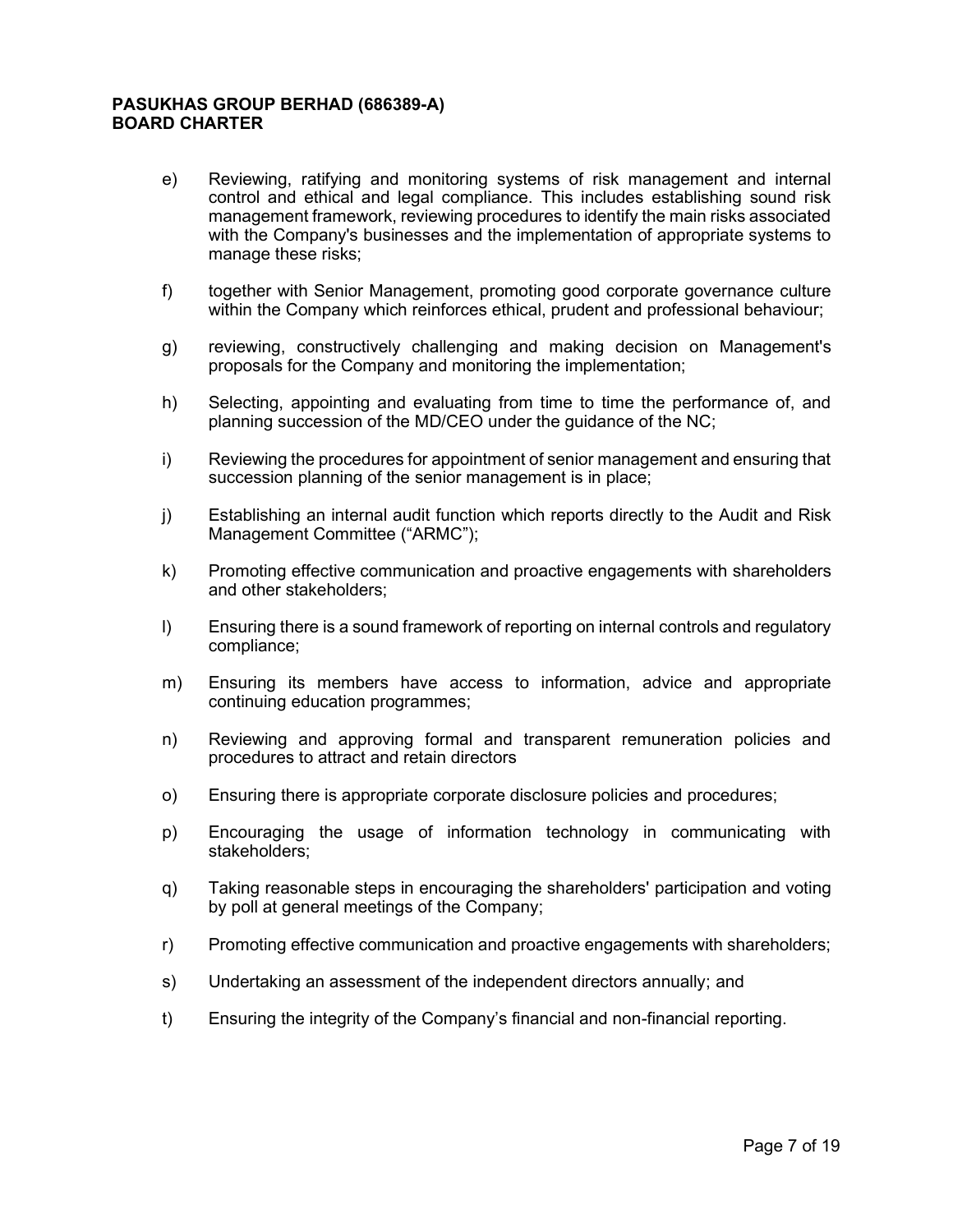## 6. NOMINATION AND APPOINTMENT

The Company should ensure that the directors and the MD/CEO are of high calibre, sound judgment, high integrity and credibility as they are entrusted by the shareholders to manage and perform effectively.

a) The appointment of a new Director is a matter for consideration and decision by the full Board upon appropriate recommendation from the NC.

The NC should based on the "Fit and Proper" standards as follows before recommending the candidates to the Board for approval:-

#### Age limit

In accordance with the Malaysian Companies Act 2016.

#### Work Experience

- 5 years or more preferably in relevant industry.
- Have been in senior management position.
- Good track record of managing a successful and profitable organisation.

#### Qualifications

 Degree, Professional qualification or equivalent or with the requisite years of relevant work experience.

### Personal Background

- A person of good character and high integrity and credibility.
- Not a bankrupt and has never been engaged in deceitful/oppressive/improper business practices.
- Has not been engaged/associated or had conducted himself/herself in a manner which may cause doubt on his fitness, competence and soundness of judgment.
- Has not contravened any provision made by or under any written law to be designed for protecting members of the public against financial loss due to dishonesty, incompetence or malpractice.
- Have not been convicted whether within or outside Malaysia of any offence, other than traffic offences.
- Competencies
	- i. Business acumen
	- ii. Product knowledge
	- iii. Visionary
	- iv. Strategic agility
	- v. Proven leadership ability
	- vi. Financial knowledge
	- vii. Market and global awareness
	- viii. Compliance and legal awareness
	- ix. IT awareness
	- x. Human Resource Management skills
- b) The Company Secretary has the responsibility of ensuring that relevant procedures relating to the appointments of new Directors are properly executed.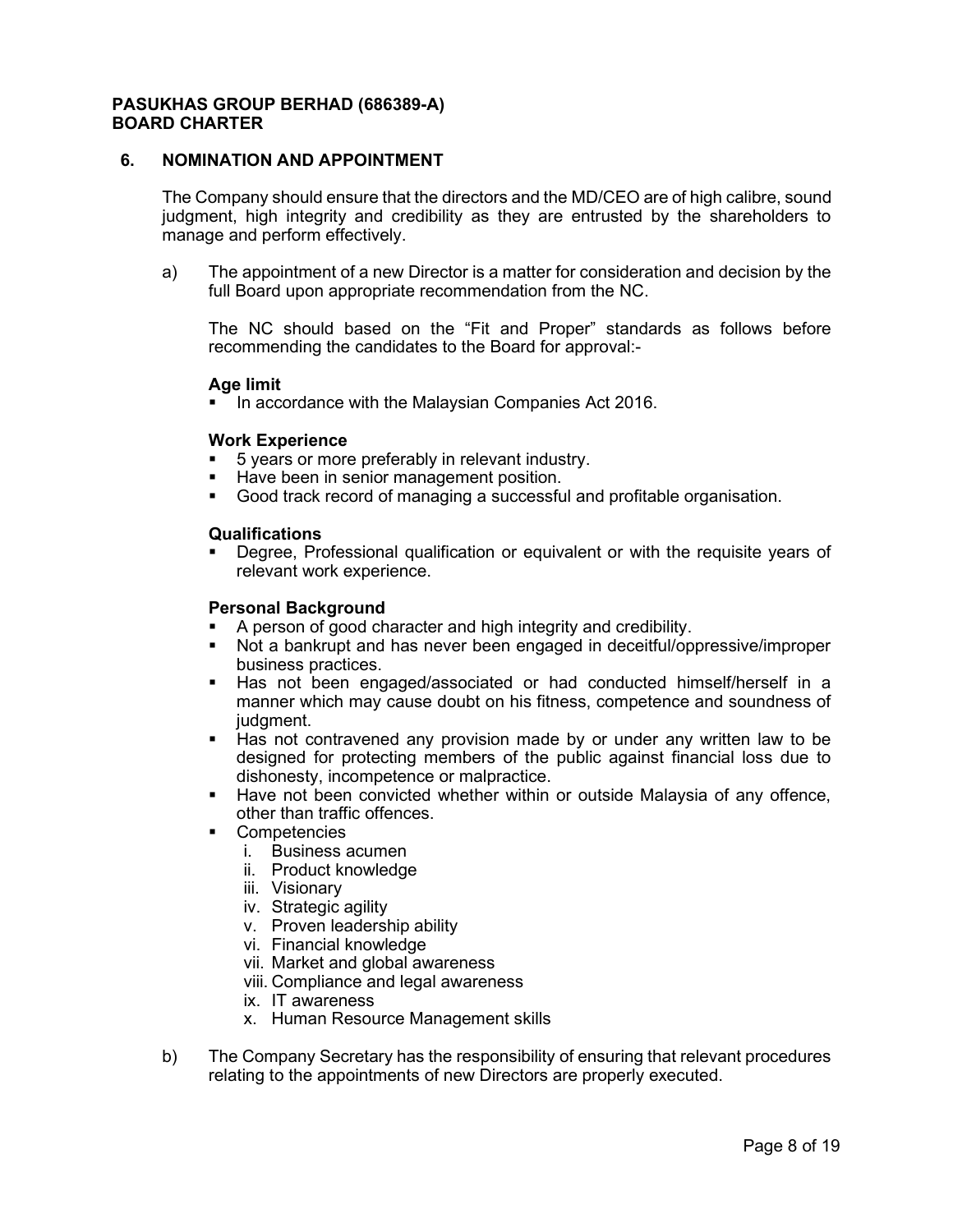- c) Upon the appointment of a new Director, the Company Secretary shall guide the Director of his/her principal duties and responsibilities and explain the restrictions to which he/she is subject to in relation to price-sensitive information and dealings in the Company's securities. Thereafter, all Directors are provided with appropriate briefings on the Company's affairs and up-to-date Corporate Governance materials published by the relevant bodies.
- d) The Company should ensure an induction programme for newly appointed Directors. The induction programme aims at communicating to the newly appointed Directors, the Company's vision and mission, its philosophy and nature of business, current issues within the Company, the corporate strategy and the expectations of the Company concerning input from Directors.
- e) The Company shall provide educational / training programmes to update the Board in relation to new developments pertaining to the laws and regulations and changing commercial risks which may affect the Board and/or the Company.

## 7. RE-ELECTION

- a) An election of directors shall take place each year.
- b) All directors are subject to retirement by rotation at least once in every three (3) years and is eligible for re-election.
- c) The Directors appointed under casual vacancy will only hold office until the next annual general meeting, and will then be eligible for re-election.

## 8. RETENTION/ RE-DESIGNATION OF AN INDEPENDENT DIRECTOR WITH CUMULATIVE TERM OF MORE THAN NINE (9) YEARS

- a) The tenure of an Independent Director shall not exceed a cumulative term of nine (9) years. However, upon completion of the nine (9) years, the Independent Director may continue to serve the Board subject to the Directors' re-designation as a Non-Independent Director.
- b) The Board, upon recommendation of the NC, shall justify and seek annual shareholders' approval through a two-tier voting process in the event that it desires to retain a person who has served in that capacity for more than nine (9) years as an Independent Director.

Further, the long serving director is required to declare to the Company annually that he complies with the criteria of independence as stated in item 4.3.

c) The long-serving Independent Director of more than twelve (12) years must resign or be re-designated as a Non-Independent Director. If the Board wish to re-appoint the resigned Independent Director after observing 3-year cooling off period, the NC and Board should provide strong justification and explanation on the said reappointment.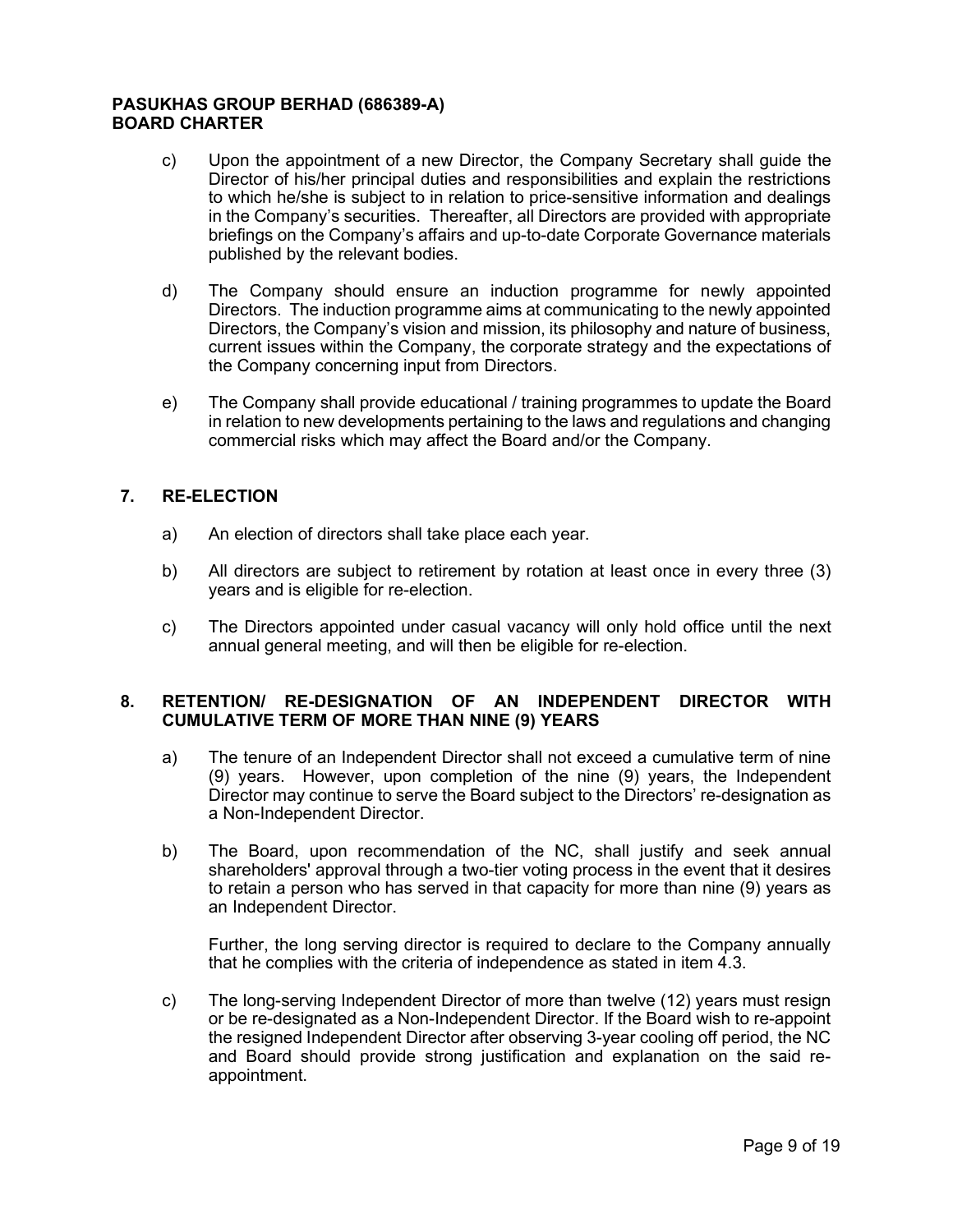Under the two-tier voting process, shareholders' votes will be cast in the following manner at the same shareholders' meeting:-

- Tier 1: Only the Large Shareholder(s) of the Company votes; and
- Tier 2: Shareholders other than Large Shareholder(s) votes.

Large Shareholder means a person who:

- $\blacksquare$  is entitled to exercise, or control the exercise of, not less than 33% of the voting shares in the Company; or
- **EXED is the largest shareholder of voting shares in the Company; or**
- has the power to appoint or cause to be appointed a majority of the Directors of the Company; or
- has the power to make or cause to be made, decisions in respect of the business or administration of the Company, and to give effect to such decisions or cause them to be given effect to.

The decision for the resolution is determined based on the vote of Tier 1 and a simple majority of Tier 2. If there is more than one Large Shareholder, a simple majority of votes determine the outcome of the Tier 1 vote.

The resolution is deemed successful if both Tier 1 and Tier 2 votes support the resolution.

However, the resolution is deemed to be defeated where the vote between the two tiers differs or where Tier 1 voter(s) abstained from voting.

## 9. ASSESSMENT AND DEVELOPMENT

a) Directors' Assessment / Board Evaluation

The Board recognises the importance of assessing the effectiveness of individual Directors, the Board as a whole and its Committees. The Board reviews and evaluates its own performance and the performance of its Committees on an annual basis.

- b) Directors' Training and Development
	- The Company has adopted an induction programme for newly appointed Directors. The induction programme aims at communicating to the newly appointed Directors, the Company's vision and mission, its philosophy and nature of business, current issues within the Company, the corporate strategy and the expectations of the Company concerning input from Directors. MD/CEO is primarily responsible for the induction programme with appropriate assistance from the Company Secretary and other senior Executive Directors.
	- The Company has adopted educational/ training programmes to update the Board in relation to new developments pertaining to the laws and regulations and changing commercial risks which may affect the Board and/ or the Company.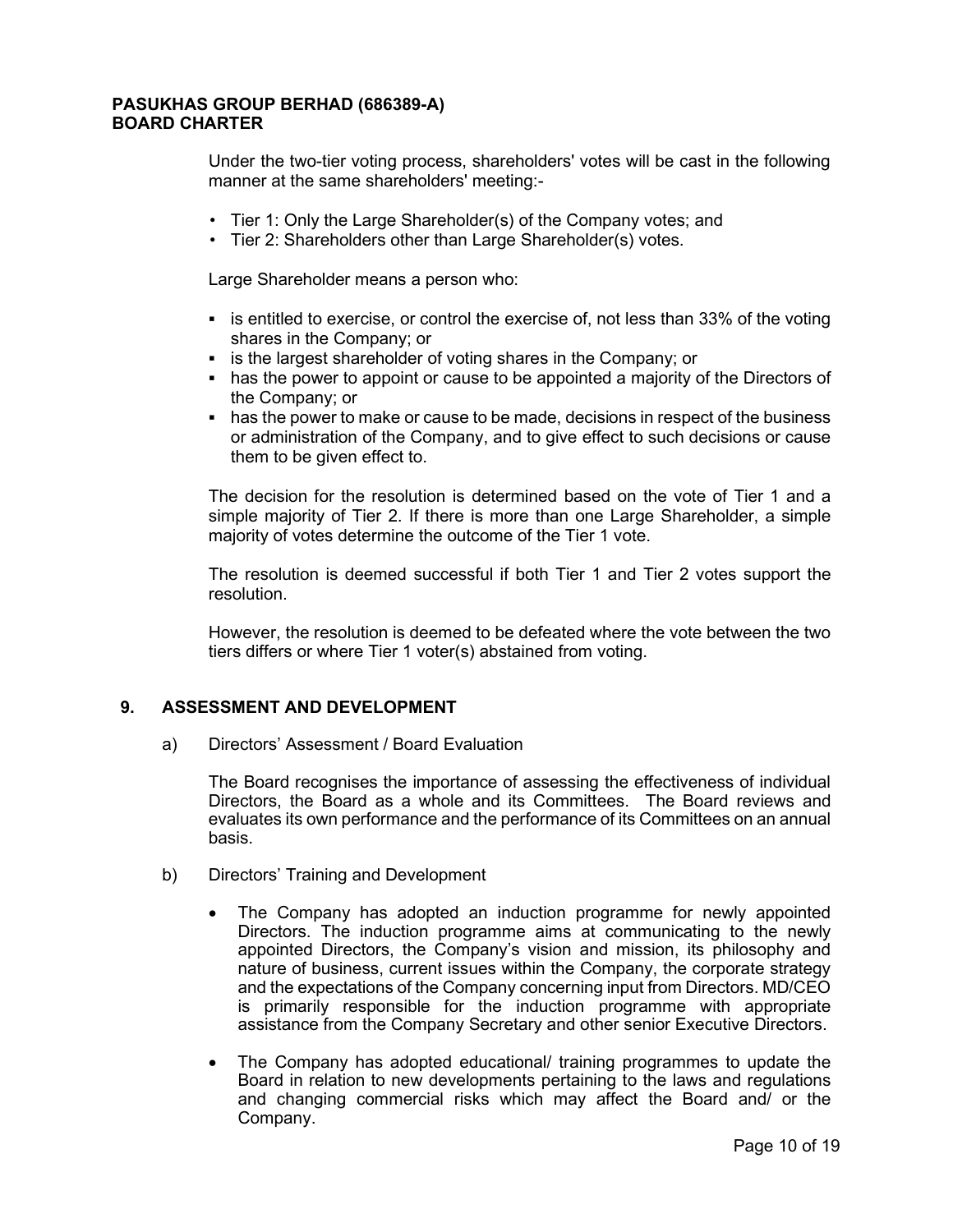In addition to the mandatory programmes as required by the Bursa Securities, Board members are encouraged to attend training programmes conducted by highly competent professionals and which are relevant to the Company's operation and business.

 The Board will assess the training needs of the Directors and ensure Directors have access to continuing education programme. The Board shall disclose in the annual report the trainings attended by the Directors.

## 10. BOARD/MANAGEMENT AUTHORITIES

The Board shall have the authority to approve transactions or activities which are beyond the individual discretionary powers of senior officers or management committees delegated by the Board as per the Approving Authority Limits stipulated in the relevant policy manuals of respective operating units subject to the provision of the Constitution of the Company.

## 11. BOARD COMMITTEES

The Board should establish and delegate certain duties to specialised Board Committees to oversee critical or major functional areas and to address matters, which require detailed review or in-depth consideration before tabling its recommendation to the Board.

The Board has established the following Board Committees which operate within their specific terms of reference:-

- a) NC
	- i) To establish structured oversight process for recruiting, retaining, training and developing individuals qualified to become Board members to ensure the best composition of the Board.
	- ii) To provide a formal and transparent procedures for the appointment of directors as well as annual assessment of effectiveness of individual directors, Board Committees and Board as whole and key senior management officers.
	- iii) To keep an eye on the need for succession in the boardroom, identify suitability of candidates against considerations such as competencies, commitment, contribution and performance, including the current composition of Board and Board committees, mix of skills and experiences of Directors whilst taking into account the current and future needs of the Company, Boardroom diversity (including gender diversity) and other soft attributes required as Company Directors for Board's consideration and approval.
- b) Remuneration Committee ("RC")
	- i) To develop and administer a fair and transparent remuneration policy to attract, retain and motivate Directors and senior Management to drive Company's long term growth.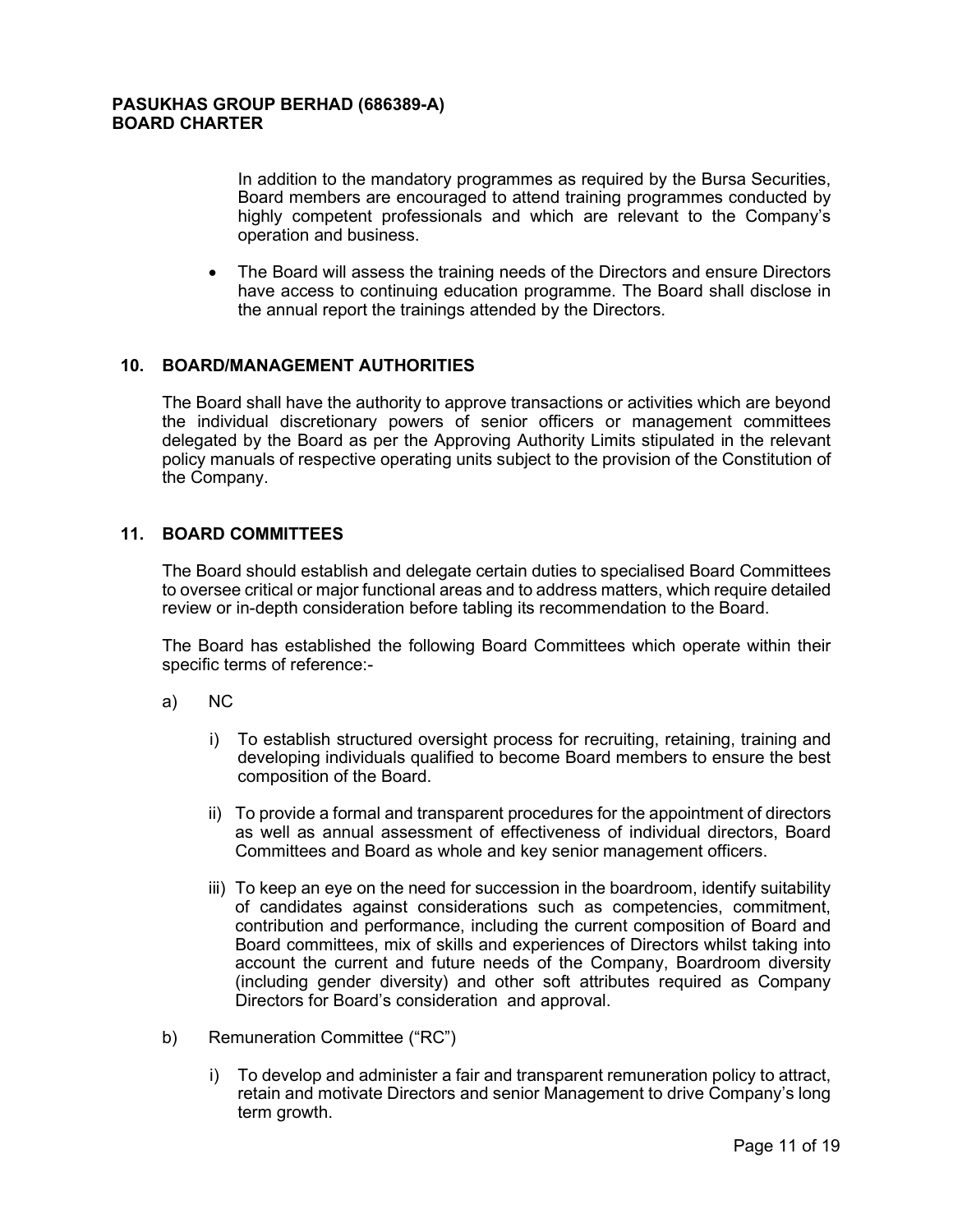- ii) To review and recommend to the Board on the remuneration of the Non-Executive Directors, by taking into account the level of expertise, commitment and responsibilities undertaken.
- iii) To review and recommend to the Board on the remuneration package of the Executive Directors and senior Management including, where appropriate, bonuses, incentive payments within the terms of the agreed remuneration policy and based on individual performance.
- c) ARMC
	- i) To play a key role in the Company's governance structure and rigorously challenge and ask probing questions relating to risk management and internal controls, financial and accounting records and policies as well as the integrity in financial reporting, practices and policies of the Company.
	- ii) To review and assess the suitability and independence of the External and the Internal Auditors.
	- iii) To define risk appetite of the Company and oversight on the quality, integrity and effectiveness of the risk management systems and internal control system.
	- iv) To review the Management's response to the recommendation of the External and the Internal Auditors.

Duties and functions of the above-mentioned committees are provided in their respective terms of reference.

## 12. BOARD PROCEDURES

- a) The conduct of directors will be consistent with their duties and responsibilities to the Company and, indirectly, to the shareholders. The Board shall act within any limitations imposed by the provisions of relevant laws and guidelines on its activities;
- b) Directors will use their best endeavours to attend Board meetings. Directors are expected to participate fully, and constructively in Board discussions and other activities and to bring the benefit of their particular knowledge, skills and abilities to the Board;
- c) Directors who are not able to attend a meeting will advise the Chairman at an earlier date as possible and confirm in writing to the Company Secretary;
- d) Board discussions will be open and constructive, recognising that genuinely held differences of opinion could bring greater clarity and lead to better decisions. The Chairman will, nevertheless, seek a consensus of the Board but may, where considered necessary, call for a vote;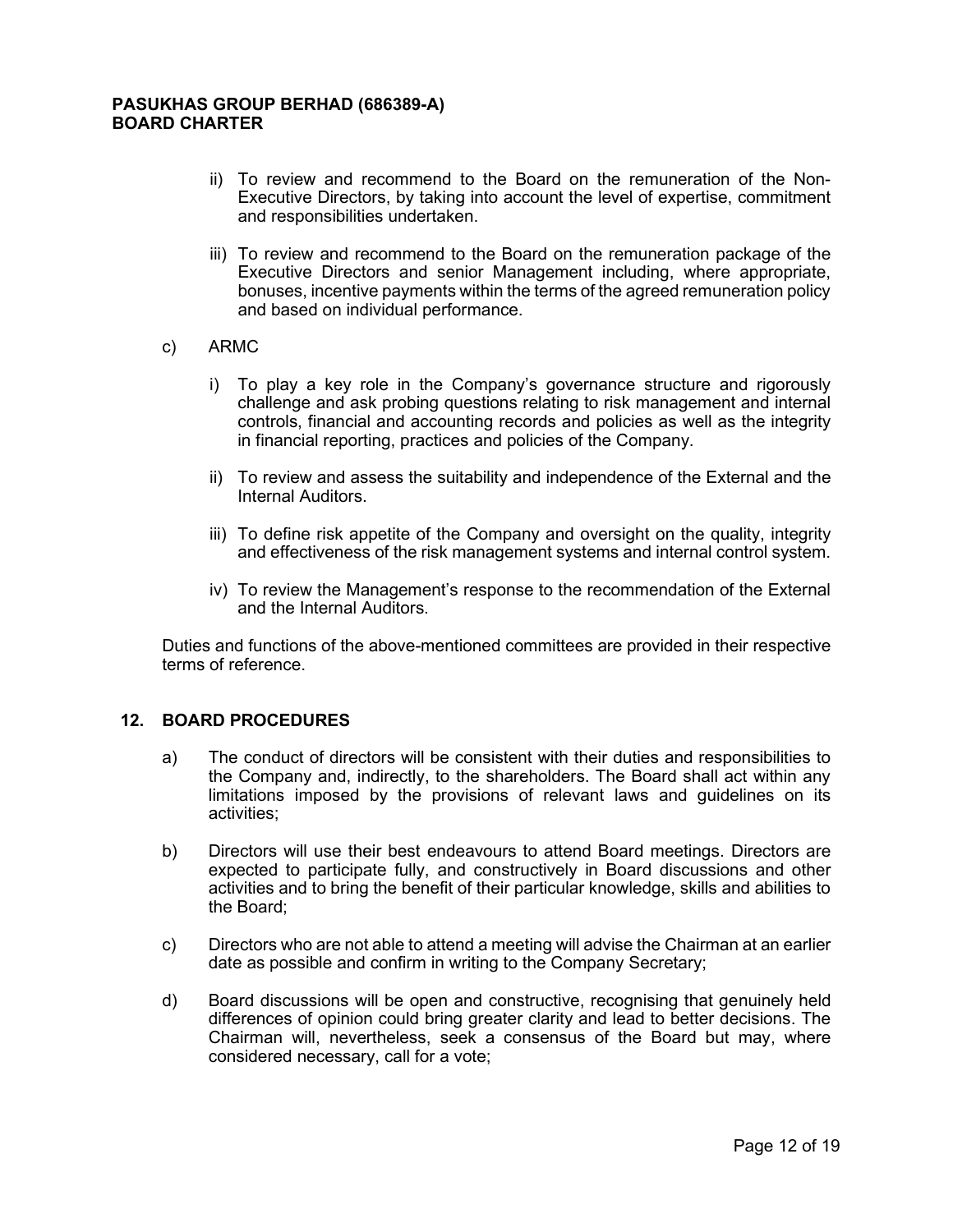- e) All discussions and their record will remain confidential unless there is a specific direction from the Board to the contrary, or disclosure is required by law. Subject to legal and regulatory requirements, the Board will decide the manner and timing of the publication of its decisions;
- f) Directors are expected to strictly observe confidentiality of the Company's information; and
- g) Directors are required to inform the Board of conflicts or potential conflict of interest that may have in relation to particular items of business or transaction. Subject to provisions of relevant laws and guidelines, these Directors shall abstain from deliberation and determination of those matters.

## 13. AUTHORITY

The Board shall within its terms of reference:

- a) Have complete, adequate and timely information prior to Board meetings and on an ongoing basis;
- b) Have the resources required to perform its duties;
- c) Have full and unrestricted access to any information pertaining to the Company;
- d) Have the authority to form management / sub-committee(s) if deemed necessary and fit;
- e) Have the authority to delegate any of its responsibilities to any person or committee(s) that is deemed fit;
- f) Have direct communication channels with employees, senior management personnel and relevant external parties; and
- g) Be able to obtain independent professional or other advice.

## 14. BOARD MEETINGS AND MINUTES

Subject to relevant laws and guidelines, the following should be observed by the Board:-

- a) Amongst others, the Board papers include the following:
	- i) quarterly financial report and report on the Company's cash and borrowing positions;
	- ii) minutes of meetings of all Committees of the Board;
	- iii) a current review of the operations of the Company;
	- iv) reports on Related Party Transactions and Recurrent Related Party Transactions;
	- v) directors' share-dealings, including public shareholdings spread; and
	- vi) annual management plans.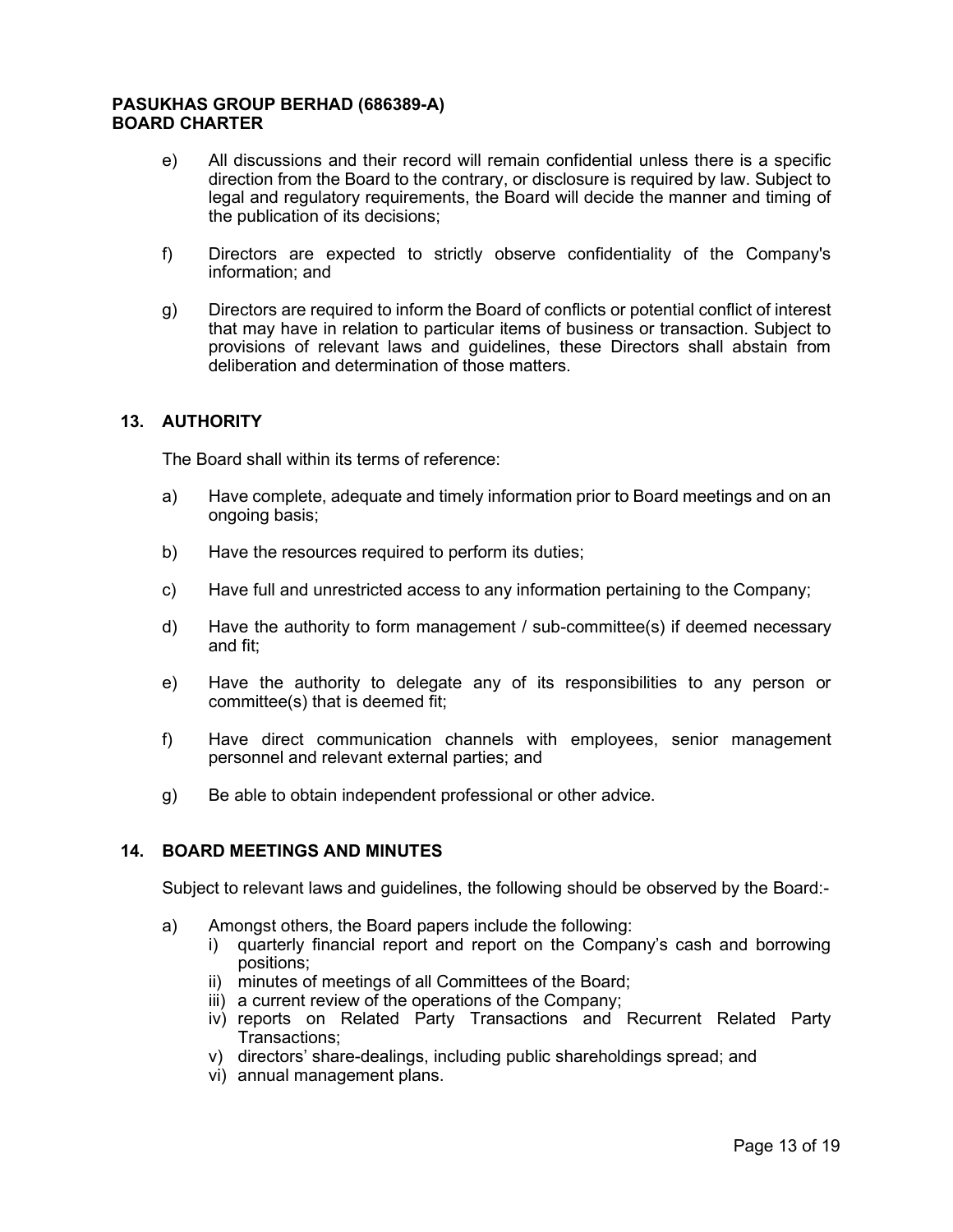- b) The Board shall meet on a quarterly basis, but in any event, not less than once in every three (3) months, or whenever deemed necessary;
- c) Individual directors must attend at least 50% of the Board meetings held in each financial year or such other percentage as may be prescribed by the ACE Market Listing Requirements;
- d) The quorum of the meetings shall be met pursuant to the Constitution of the Company;
- e) The Board and Board Committees are also allowed to carry out resolutions by way of circulation;
- f) The participation of the directors can be facilitated by means of conference telephone, conference videophone or any similar or other communications equipment by means of which all persons participating in the meeting can hear each other as per the Company's Constitution. Such participation in a meeting shall constitute presence in person at such meeting;
- g) All decisions at such meeting shall be decided on a show of hands on a majority of votes. The Chairman shall have a casting vote;

The Chairman will have no casting vote if two (2) Directors form a quorum, or if there are only two (2) Directors competent to vote on the question at issue.

- h) Head of the respective division units, relevant management personnel and external independent advisors may be invited to attend the Board meetings as and when the need arises;
- i) The Company Secretary or his/her nominee shall minute the proceedings and resolutions, including the names of all attendees. Draft minutes of meetings of the Board shall be circulated promptly to all members of the Board and shall be taken and documented;
- j) Meetings of the Board shall be called by the Company Secretary at the request of the Chairman based on planned calendar dates. Notice of each meeting confirming the venue, time and date, together with an agenda of items and its supporting papers to be discussed, shall be forwarded to each member of the Board;
- k) Except in the case of an emergency, reasonable notice of every meeting no later than seven (7) days before the date of the meeting shall be given in writing and the notice of each meeting shall be served to the Board either personally or by fax or e-mail or by post or by courier to his/her registered address as appearing in the Register of Directors or to the address provided by the Board, as the case may be; and
- l) Information should be supplied to the directors at least seven (7) days prior to the meeting in order for them to discharge their duties.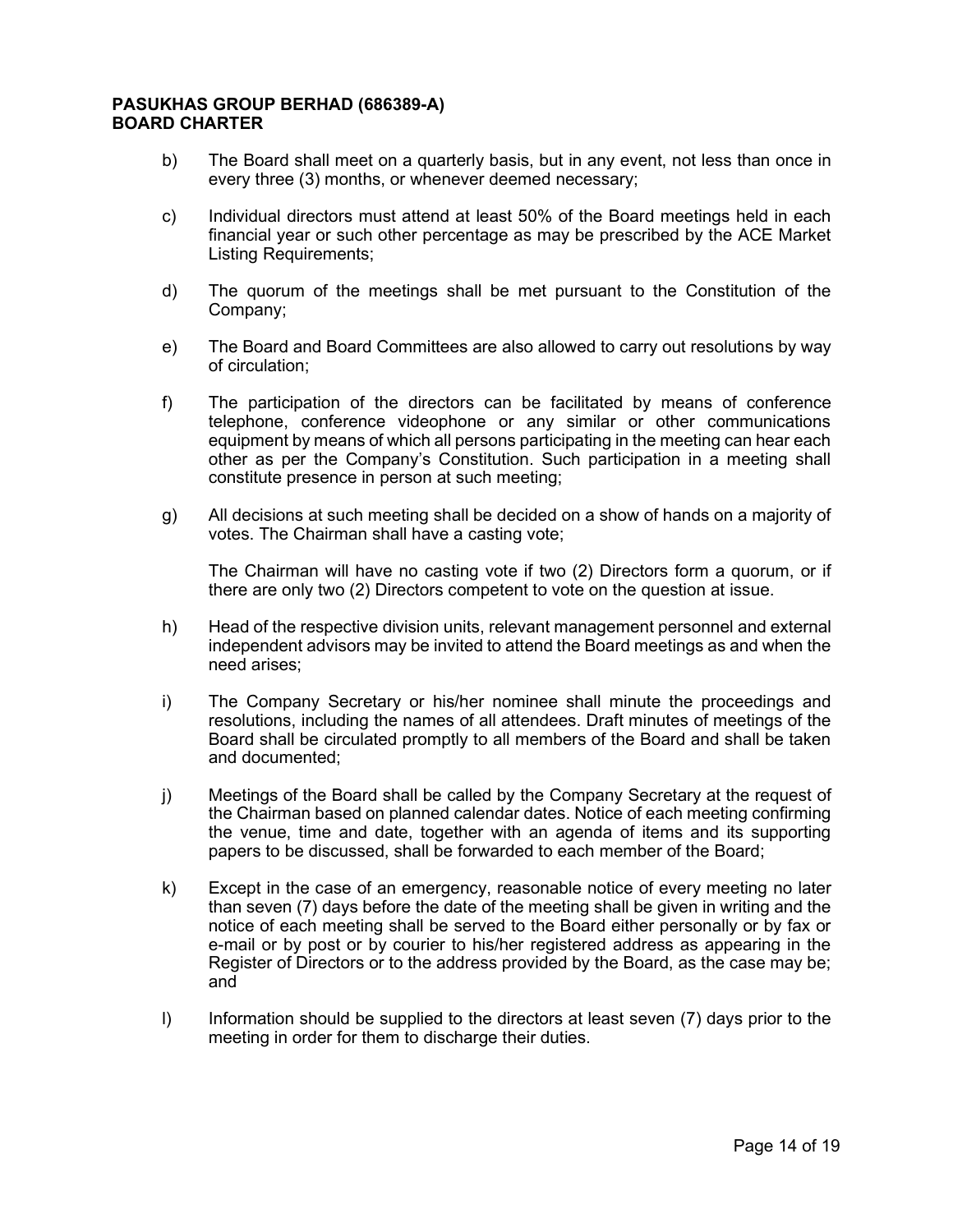#### 15. GENERAL MEETING - ANNUAL GENERAL MEETING ("AGM") - EXTRAORDINARY GENERAL MEETING ("EGM")

- a) The Board regards the general meeting as an important event in the corporate calendar of which all Directors and key senior executives should attend.
- b) The Company regards the general meeting as the principal forum for dialogue with shareholders and aims to ensure that the general meeting provides an important opportunity for effective communication with, and constructive feedback from, the Company's shareholders.
- c) The Chairman encourages active participation by the shareholders during the general meeting. To encourage poll voting during the general meeting, the Chairman shall inform shareholders of their right to demand for a poll at the commencement of the meeting.
- d) The Chairman and, where appropriate, the MD/CEO responds to the shareholders' queries during the meeting. Where necessary, the Chairman will undertake to provide a written answer to any significant question that cannot be readily answered at the meeting.

## 16. REMUNERATION OF DIRECTORS

- a) The Company aims to set remuneration at levels which are sufficient to attract and retain the Directors needed to run the Company successfully, taking into consideration all relevant factors including the function, workload and responsibilities involved, but without paying more than is necessary to achieve this goal.
- b) The level of remuneration for the MD/CEO and Executive Directors is determined by the RC after giving due consideration to the compensation levels for comparable positions among other similar Malaysian public listed companies.
- c) Non-Executive Directors are entitled to participate in the Company's Share Issuance Scheme ("SIS") subject to approval at a general meeting. Non-Executive Directors who participated in the SIS are prohibited to sell, transfer or assign the shares within one (1) year from the date of offer of such options.
- d) No Director other than the MD/CEO and Executive Directors shall have a service contract with the Company.
- e) Fees payable to Non-Executive Directors shall be by a fixed sum, and not by a commission on or percentage of profits or turnover. Salaries payable to Executive Directors may not include a commission on or percentage of turnover.
- f) The fees of Directors, and any benefits payable to Directors shall be subject to annual shareholder approval at a general meeting.
- g) A formal independent review of the directors' remuneration is undertaken not less frequently than once every three (3) years.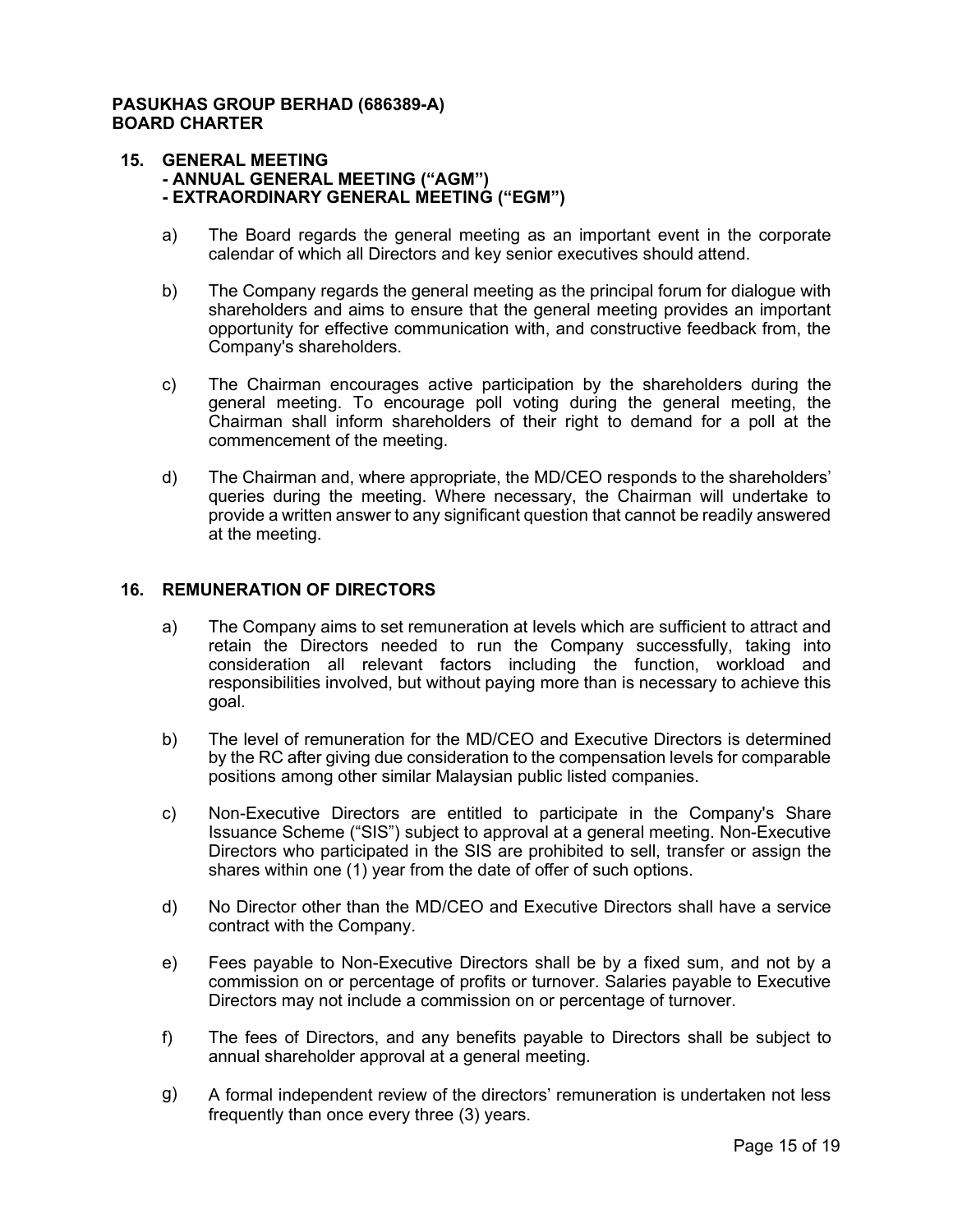## 17. DECLARATION OF INTEREST / CONFLICT OF INTEREST

a) The Constitution of the Company stipulates that a Director who is in any way, whether directly or indirectly interested in a contract or proposed contract with the Company shall declare his/her interest in accordance with the provisions of the Companies Act 2016. The Director concerned shall not participate in deliberations and shall abstain from voting on any matter arising therefrom.

Should there be an actual, potential or perceived conflict of interest between the Company or a related corporation and a Director or an associate of a Director as a spouse or other family members, the Director involved shall make full disclosure and act honestly in the best interests of the Company.

- b) If a conflict or potential conflict situation exists, it is required that the conflicted Director shall be absent from the meeting whilst the Board discusses the matter and not vote on the matter, unless the other directors who do not have a material personal interest in the matter have passed a resolution that states that those directors are satisfied that the interest should not disqualify the director from being present.
- c) Directors are expected to advise the Company Secretary of any proposed Board or executive appointment to other companies as soon as practicable.

## 18. ACCESS TO INFORMATION AND INDEPENDENT ADVICE

- a) The Directors shall have access to Management for relevant and additional information or seek explanations, as and when required. At the request of the Board, Management is obliged to supply in a timely manner, all relevant information to enable director to make sound business judgments and discharge their duties more effectively.
- b) A Director of the Company is entitled to seek independent professional advice at the Company's expense on any matter connected with the discharge of their responsibilities. Individual Directors may also obtain independent professional or other advice in furtherance of their duties, subject to approval by the Chairman or the Board, depending on the quantum of the fees involved.

## 19. FINANCIAL REPORTING

- a) Transparency
	- i. The Company aims to present a clear and balanced assessment of the Company's financial position, future prospects, price-sensitive information and other relevant reports submitted to the regulators.
	- ii. The Directors ensure that the financial statements are prepared so as to give a true and fair view of the current financial status of the Company in accordance with the approved accounting standards.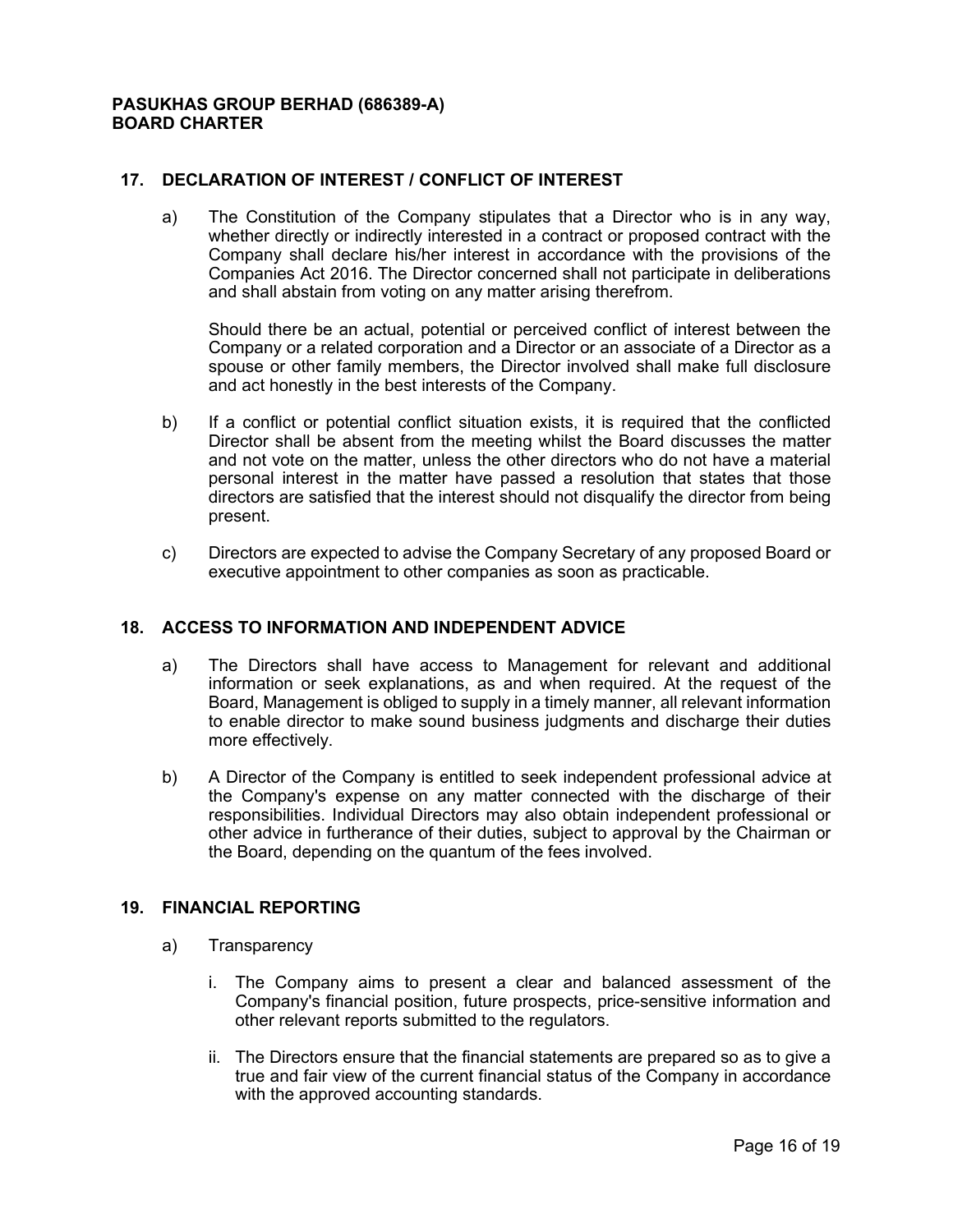- iii. The Company's practice is to announce to Bursa Securities its quarterly financial results as early as possible within two (2) months after the end of each quarterly financial period.
- iv. The Auditors Report shall contain a statement from the External Auditors explaining their responsibility in forming an independent opinion, based on their audit, of the financial statements.
- b) Company Auditors
	- i. The Board has established formal and transparent arrangements for considering how financial reporting and internal control principles will be applied and for maintaining an appropriate relationship with the External Auditors through its ARMC.
	- ii. The ARMC also keeps under review the scope and results of the audit and its cost effectiveness and the independence and objectivity of the Company Auditors. The Company ensures that the Company Auditors do not supply a substantial volume of non-audit services to the Company.
	- iii. Appointment of the Company Auditors is subject to approval of shareholders at General Meetings. The Company Auditors have to retire at the AGM every year and be re-appointed by shareholders for the ensuing year.

## 20. STAKEHOLDERS OF THE COMPANY

- a) Shareholders
	- i. The Board acknowledges the need for shareholders to be informed of all material business matters affecting the Company and as such adopts an open and transparent policy in respect of its relationship with its shareholders and investors.
	- ii. The Board ensures the timely release of financial results on a quarterly basis to provide shareholders with an overview of the Company's performance and operations in addition to the various announcements made during the year.
	- iii. The Company leverages on information technology for effective dissemination of information. The Company's website provides easy access to corporate information pertaining to the Company and its activities and is continuously updated.
- b) Other Stakeholders
	- i. In the course of pursuing the vision and mission of the Company, the Board recognises that no Company can exist by maximising shareholders value alone. In this regards, the needs and interests of other stakeholders are also taken into consideration.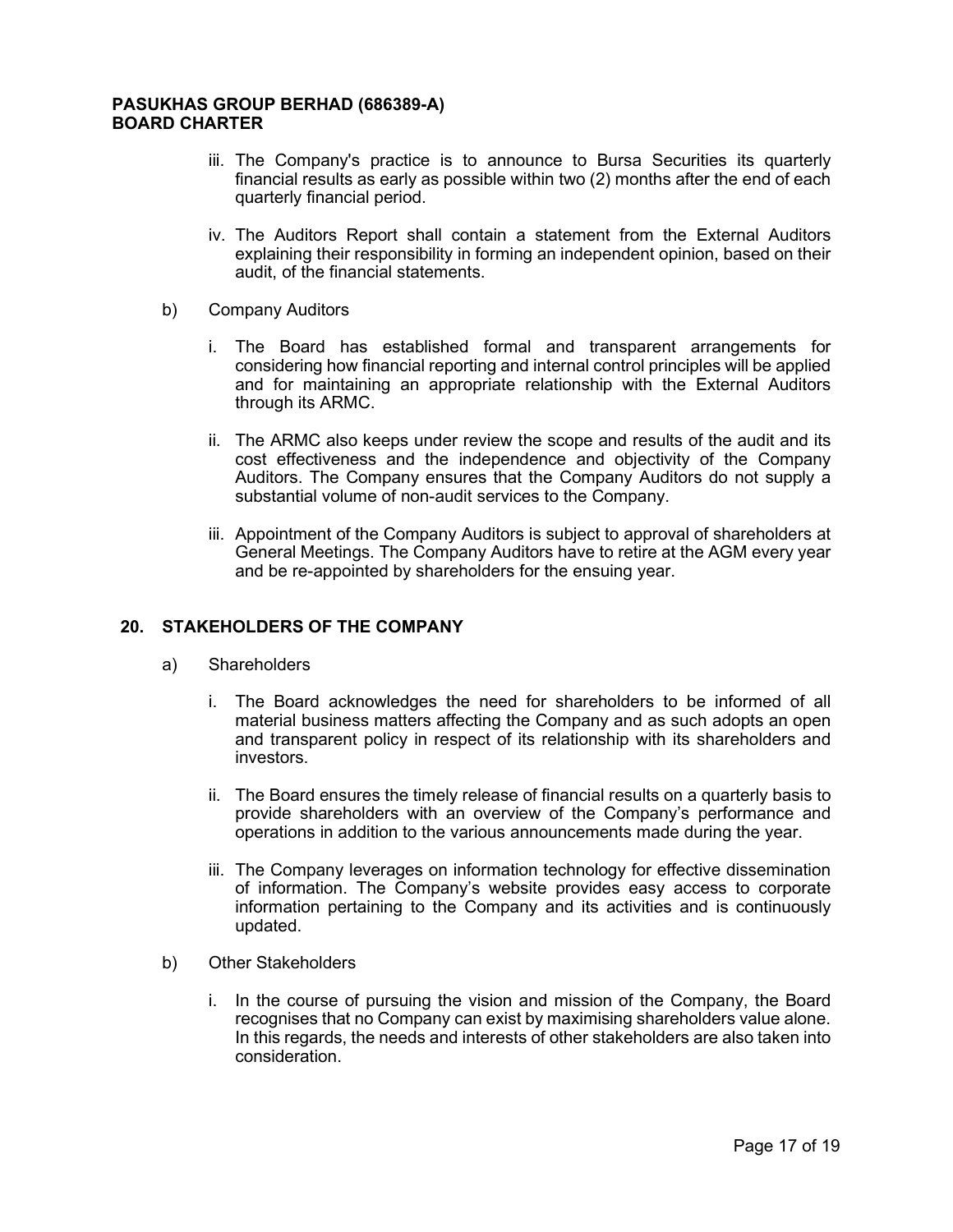- c) Employees
	- i. The Board acknowledges that the employees are invaluable assets of the Company and play a vital role in achieving the vision and mission of the Company.
	- ii. The Company has made effort to provide high quality work, health and safety environment to our employees as well as the Group's stakeholders. The Group continues to adhere to the industry and health policy in order to ensure that a safe and healthy working environment is provided to the employees of the Group at all times.

Opportunities will be given to the Group's employees for attending external and on-the-job training to enhance their skills and job knowledge.

- d) Environment
	- i. The Board acknowledges the need to safeguard and minimise the impact to the environment in the course of achieving the Company's vision and mission.
	- ii. The Company continues promoting environmentally-conscious work practices in order to reduce environmental impact, enhance energy efficiency and to promote recycling wherever possible. The Group complies with the environmental laws and regulations.
- e) Social Responsibility
	- i. The Board acknowledges that the Company should play a vital role in contributing towards the welfare of the community in which it operates.
	- ii. The Company adopts comprehensive and documented policies and procedures towards responsible marketing and advertising its products and services.
	- iii. The Company supports charitable causes and initiatives on community development projects.

## 21. COMPANY SECRETARY

- a) The Board appoints the Company Secretary, and ensures that the Company Secretary fulfils the functions for which he/she has been appointed.
- b) The Company Secretary is accountable to the Board through the Chairman of the Board and Committees on all governance matters.
- c) The Company Secretary is a central source of information and guidance to the Board and its Committees on issues relating to compliance Companies Act 2016, Listing Requirements, procedures and regulations affecting the Company.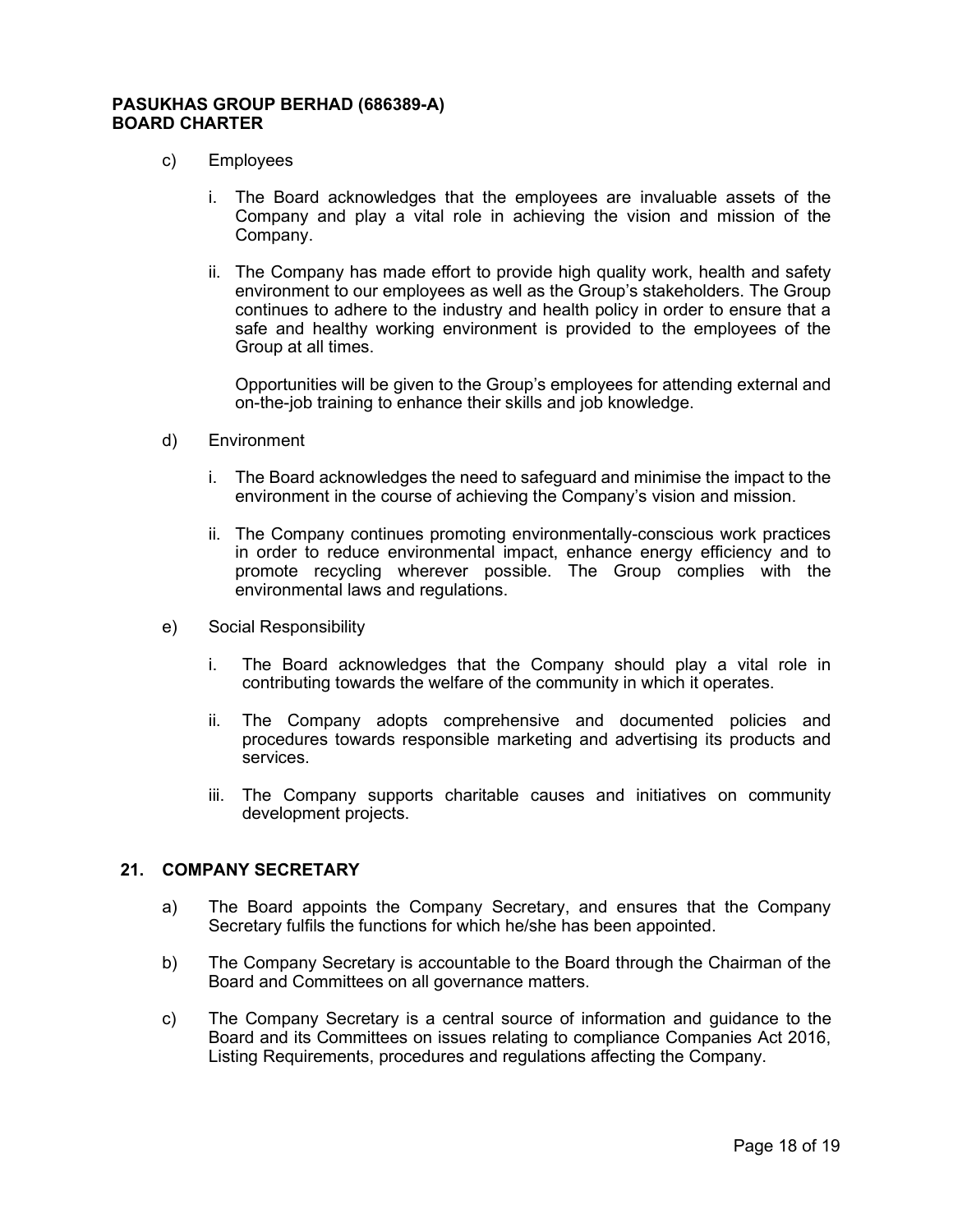- d) The Company Secretary should guide Directors of their obligations to adhere to matters relating to:
	- i. disclosure of interest in securities;
	- ii. disclosure of any conflict of interest in a transaction involving the Company;
	- iii. prohibition on dealing in securities; and
	- iv. restrictions on disclosure of price-sensitive information.
- e) The Company Secretary must keep abreast of, and inform, the Board of current governance practices.
- f) The Board members have unlimited access to the professional advices and services of the Company Secretary.

## 22. DIVERSITY POLICY

The Board acknowledges the importance of boardroom diversity and the recommendation of the MCCG pertaining to the establishment of a Gender Diversity Policy.

The Company adopts a policy of non-discrimination on the basis of race, age, religion and gender. Thus, the Board encourages a dynamic and diverse composition by nurturing suitable and potential candidates equipped with competency, skills, experience, character, time commitment, integrity and other qualities in meeting the future needs of the Company.

#### 23. REVIEW OF THE BOARD CHARTER

The Board will review this Charter from time to time and make any necessary amendments when there are changes to the MCCG and the Listing Requirements that may have an effect on the Board's responsibilities.

Any updates to the principles and practices set out in this Charter will be made available on the Company's website.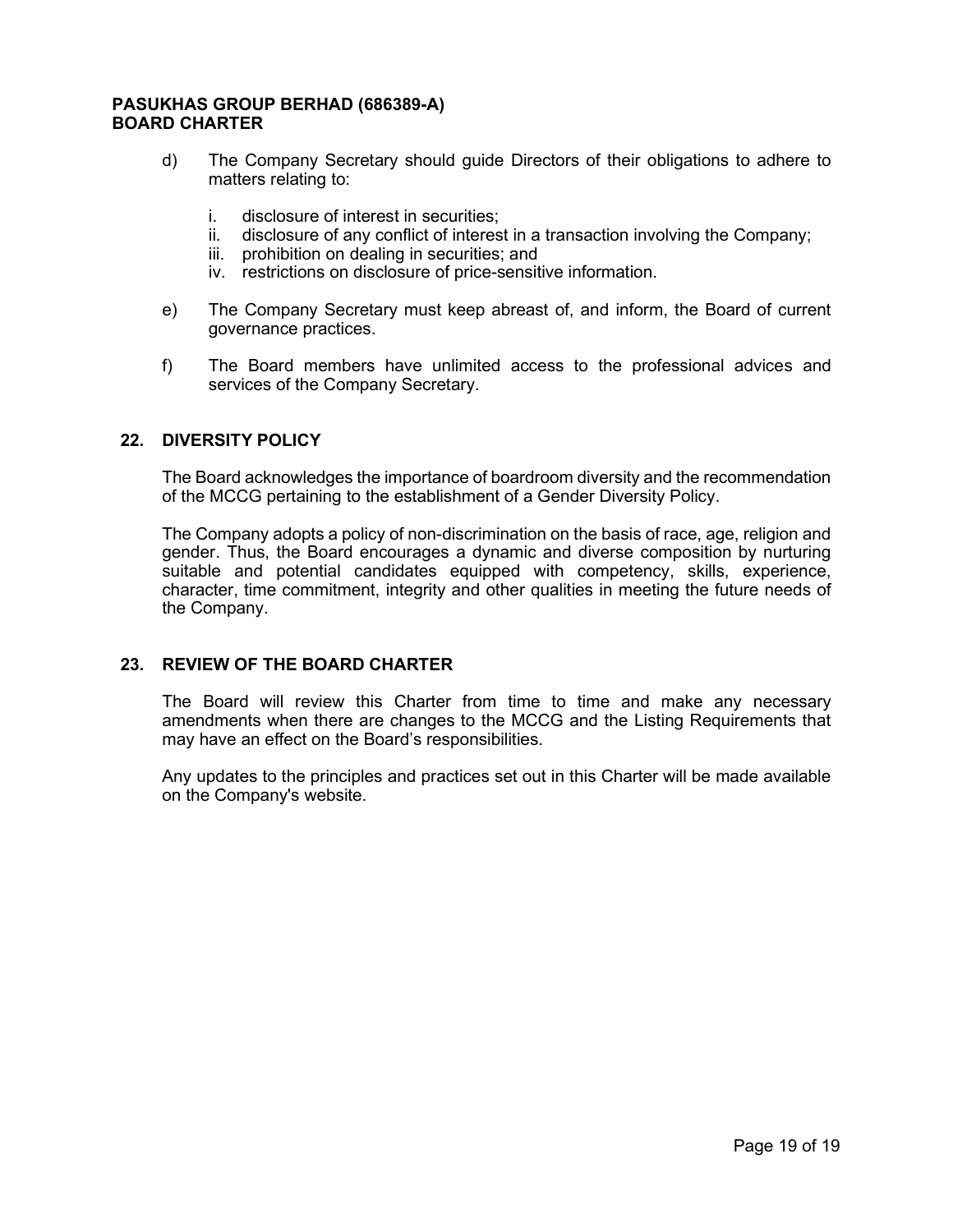## PASUKHAS GROUP BERHAD (686389-A) APPENDICES OF BOARD CHARTER

# APPENDICES OF BOARD CHARTER

- 1. List of Matters Reserved for the Board
- 2. Corporate Disclosure Policy
- 3. Directors' Code of Conduct
- 4. Whistleblowing Policy
- 5. Remuneration Policy
- 6. Board Diversity Policy
- 7. Appointment of Directors and Senior Management
- 8. Succession Planning Policy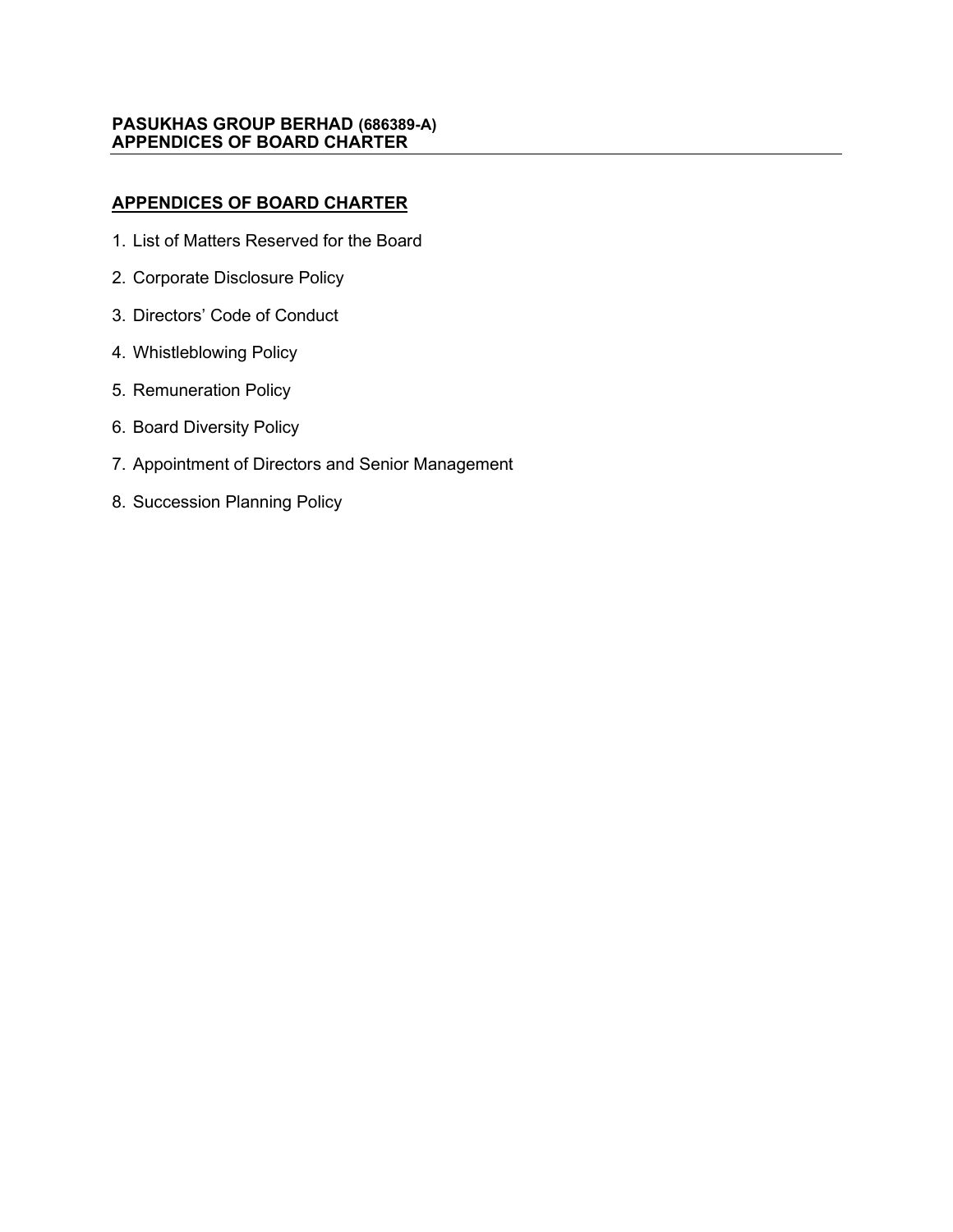## PASUKHAS GROUP BERHAD (686389-A) BOARD CHARTER - LIST OF MATTERS RESERVED FOR THE BOARD

## LIST OF MATTERS RESERVED FOR THE BOARD

Apart from matters which are expressly required by law to be approved by the Board, the following matters shall be especially reserved for the Board's approvals, amongst others, are as follows:-

- a. Charters for Board Committee;
- b. Material acquisitions and disposals of assets not in the ordinary course of business of the Group;
- c. Related Party Transactions and Recurrent Related Party Transactions, where applicable;
- d. Authorisation levels/ limits;
- e. Treasury policy;
- f. Risk management policy;
- g. Dividend policy and recommendation of interim and final dividends;
- h. Strategic plan, annual operating and capital expenditure budgets;
- i. Financial statements;
- j. Material contracts within the Group;
- k. Change of auditors based on recommendations from the ARMC;
- l. Change of Directors of the Group, MD/CEO and other senior Management positions based on the recommendation of NC;
- m. Promoting effective communication and proactive engagements with shareholders;
- n. Recommending amendments to the Constitution of the Company;
- o. The frequency of meetings of the Board;
- p. The convening of general meetings of shareholders of the Company;
- q. The appointment, removal or replacement of the Company Secretary;
- r. Recommending to the shareholders that any ordinary or special resolutions in respect of the Company;
- s. Recommending to the shareholders to take a particular course of action proposed by the Board;
- t. The approval and authority to issue circulars to the shareholders of the Company;
- u. Conflict of interest issues related to a Director or a substantial shareholder; and
- v. Key human resources issues.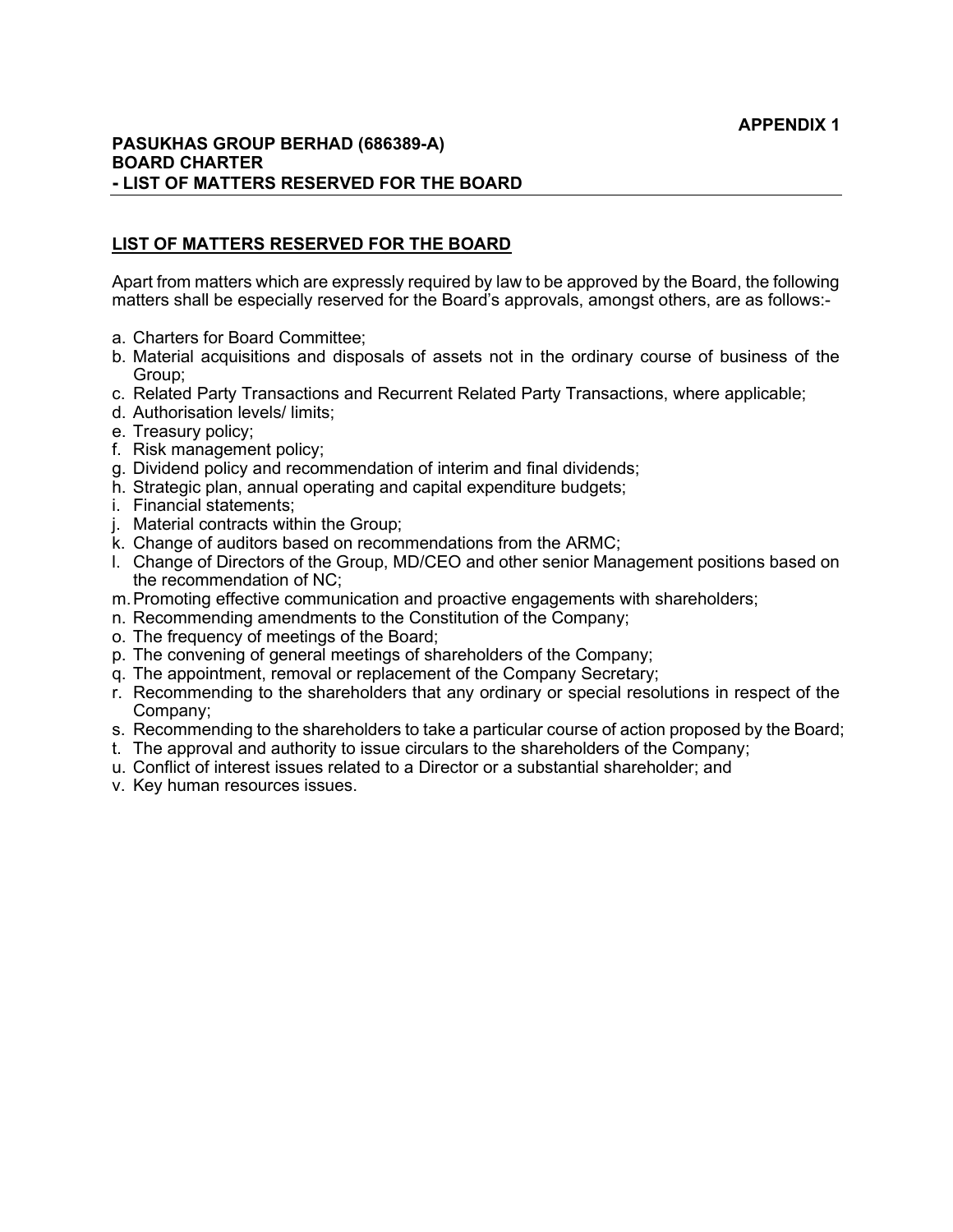## 1. INTRODUCTION

The Board is committed to provide effective communication to its shareholders and general public.

## 2. OBJECTIVES

The objectives of the Corporate Disclosure Policy ("Policy") are as follows:

- (i) To raise awareness and provide guidance to the Board, Management, officers and employees on the Company's disclosure requirements and practices;
- (ii) To provide guidelines and policies to disseminate corporate information;
- (ii) To ensure compliance with all applicable legal and regulatory requirements on disclosure of material information; and
- (iv) To build good investor relations with the investing public that inspires trust and confidence.

# 3. APPLICATION OF THE POLICY

This Policy applies to all directors, officers, employees, consultants and contractors of the Company and its subsidiaries.

## 4. COMMUNICATION OF POLICY

This Policy will be circulated and made available to all present and new directors, officers, employees, consultants and contractors of the Company and its subsidiaries.

A revised version of this Policy will be distributed whenever significant changes are made.

## 5. ADMINISTRATIVE RESPONSIBILITY

Directors should maintain the confidentiality of information entrusted to them by the Group and any other confidential information about the Group that comes to them except when disclosure is authorised by the Board or required to do so by law or regulatory body.

## 6. SCOPE

The Policy of the Company sets out when disclosure is required by the Company.

## 6.1 Immediate Disclosure of Material Information

- (a) The Company must announce immediately any material information. (i.e. reasonably expected to have an effect on price, value or market activity of the share or investment decision making).
- (b) The Company must announce immediately the occurrence of events prescribed under the ACE Market Listing Requirements.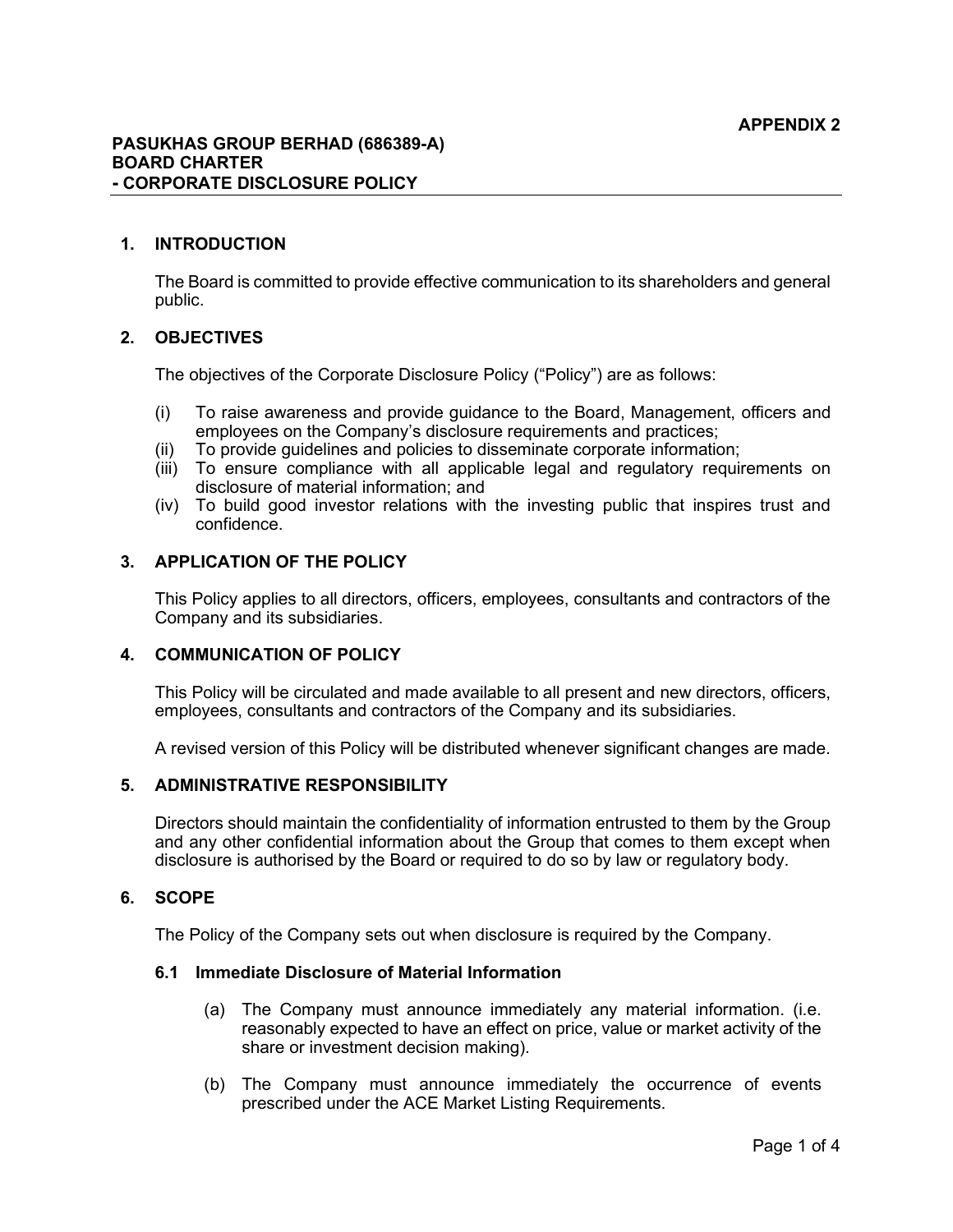- (c) The Company must announce immediately transactions which trigger the prescribed materiality threshold.
- (d) The Company must announce its quarterly financial statements and annual reports.

## 6.2 Contents of Announcement or Circulars

- (a) The Company must emphasise substance over form when disclosing announcement or circulars.
- (b) The Company aims to ensuring the investing public has a good understanding of information disclosed.
- (c) The Company must disclose the total consideration together with the basis and justification for the consideration.
- (d) The Company must disclose the contribution to group's net profit in a disposal transaction including the intended application of sale proceeds.
- (e) Contents in circulars must be factual, clear and not lengthy to facilitate easy understanding.

## 6.3 Maintaining Confidentiality of Information

- (a) The Company will withhold or delay disclosure of material information temporarily where disclosure would prejudice the ability of the Company to pursue its corporate objectives.
- (b) If material information is being withheld the Company must ensure that confidentiality is maintained to minimise information leakage.
- (c) Persons involved in the confidential transactions or in possession of price sensitive information shall ensure strict confidentiality.
- (d) If confidentiality of information is lost the Company must undertake an enquiry to ascertain the leakage and take appropriate steps to announce to Bursa Securities.

#### 6.4 Clarification, Confirmation or Denial of Rumours or Reports

Whenever the Company becomes aware of a rumour or report, it should ascertain whether it contains undisclosed material information and make an announcement to Bursa Securities to deny or clarify the matter, and provide sufficient supporting information in accordance with the ACE Market Listing Requirements.

The Company must not make evasive announcement that do not clarify, confirm or deny a rumours or report.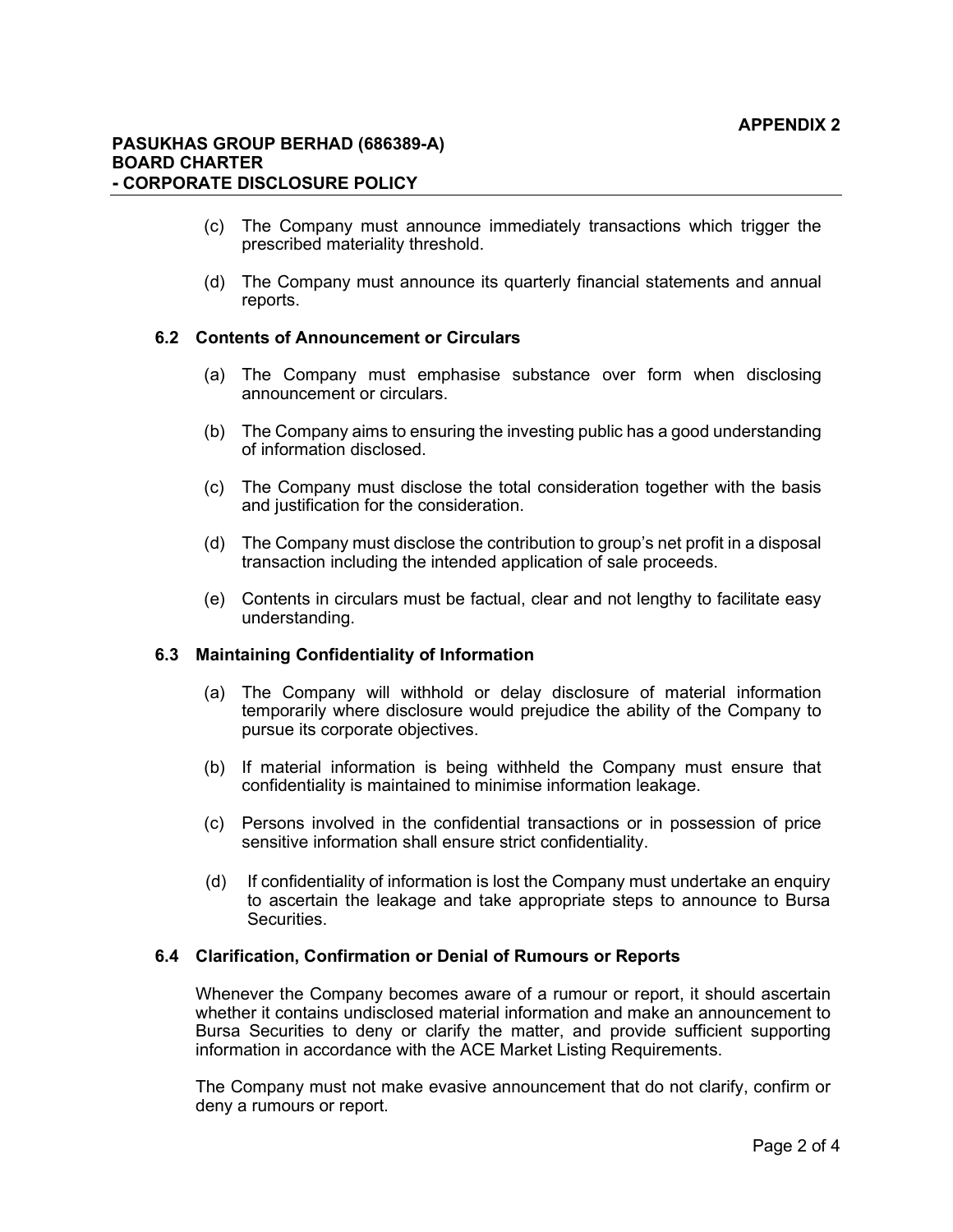#### PASUKHAS GROUP BERHAD (686389-A) BOARD CHARTER - CORPORATE DISCLOSURE POLICY

#### 6.5 Unusual Market Activity

Where there is unusual trading activity or price movement in the Company's shares, the Company must upon query from Bursa Securities undertakes due enquiry to determine the cause and issue a clarifying announcement.

### 6.6 Equal Access to Material Information

The Company can provide any information to journalists, analysts and fund managers as long as it does not include any undisclosed material information.

The Company must immediately announce to Bursa Securities any non-public material information which has been inadvertently disclosed when responding to question from journalists, analysts or fund manager.

When conducting meetings with outside parties, the Company keeps to a minimum number of authorised spokespersons.

The Company will disseminate information through its website to shareholders and to enhance investor relations including email address, name of designated person, contact numbers to enable public to forward queries.

## 7. OTHER DISCLOSURE

#### 7.1 Profit Guidance

Where there is material improvement or deterioration in the Company's financial results, the Company will assess the impact and immediately provide a profit guidance statement on the likely impact.

#### 7.2 Fraud/Financial Irregularity

Where there is a fraud or financial irregularity taking place, the Company will immediately assess the materiality and immediately announce if it is material including the financial and operational impact and steps taken to address it.

#### 7.3 Announcement by External Parties/Authorities

The Company will immediately announce to Bursa Securities any announcement by a government ministry or agency regarding a government policy which is material to the Company including the business and financial impact.

## 7.4 Disclosing Purpose and Utilisation of a General Mandate

The Company may procure a general mandate from its shareholders at a general meeting to issue shares in accordance with the Companies Act 2016 and the requirements under the ACE Market Listing Requirements.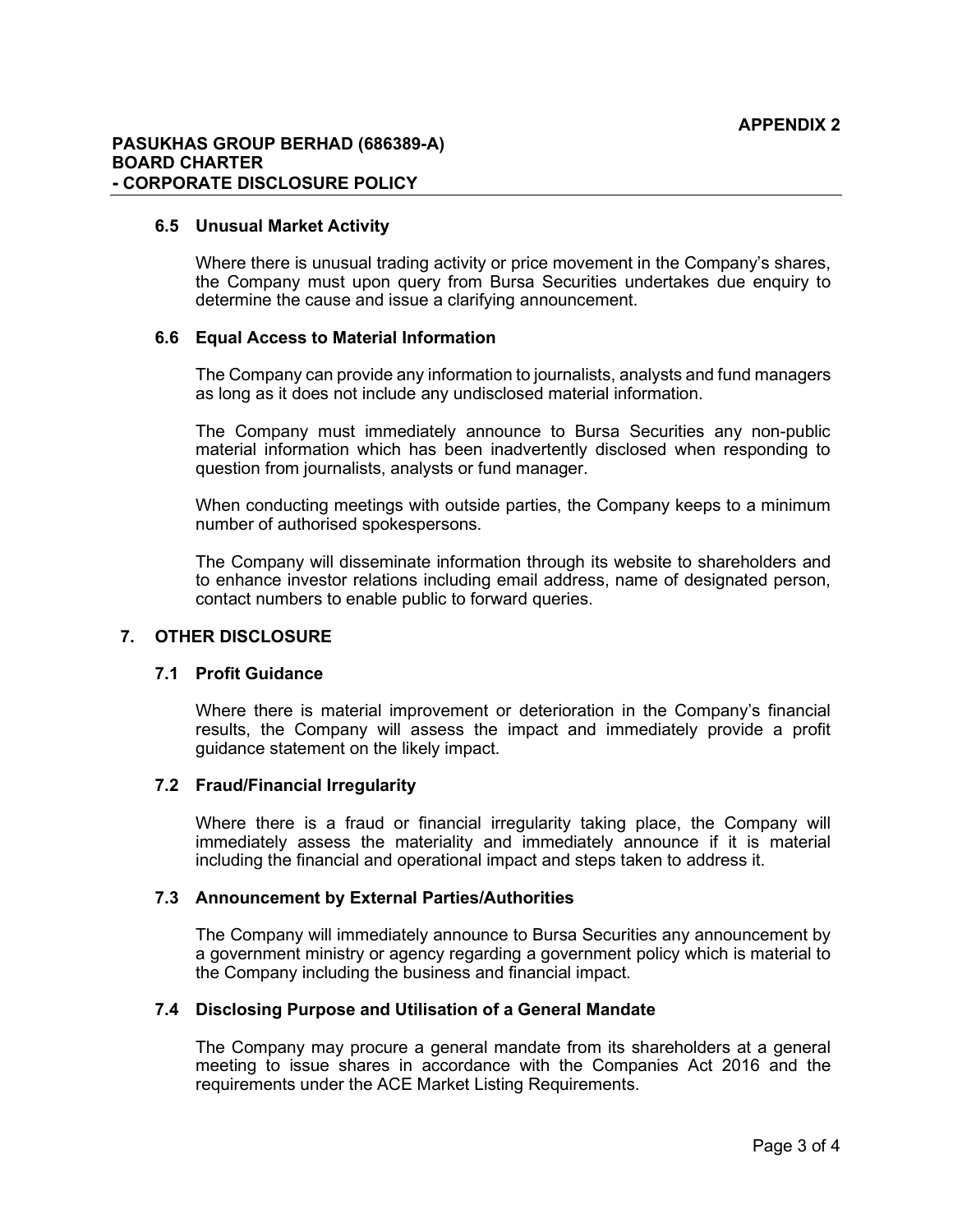## PASUKHAS GROUP BERHAD (686389-A) BOARD CHARTER - CORPORATE DISCLOSURE POLICY

### 7.5 Quality of Financial Disclosure and Timely Disclosure

The Board is responsible for the preparation of timely and reliable financial statements and represents a true and fair view of the statement of affair of the Company.

To facilitate easy reference, the Company discloses in its annual report, financial highlight of major items including disclosure in its notes to the quarterly report, a detailed analysis of the performance of all operating segments of the Group and details of major components in the statement of cash flows.

#### 8. OBTAINING FEEDBACK

The Company has developed various channels via email, mail or telephone for shareholders and major stakeholders to provide their comments and feedback in relation to Company's operational, performance, governance and strategic matters.

The Company will consider the relevant comments and feedback received in establishing its corporate strategy.

### 9. REVIEW

The Board will review this Policy annually to ensure it remains consistent with the Board's objectives and responsibilities.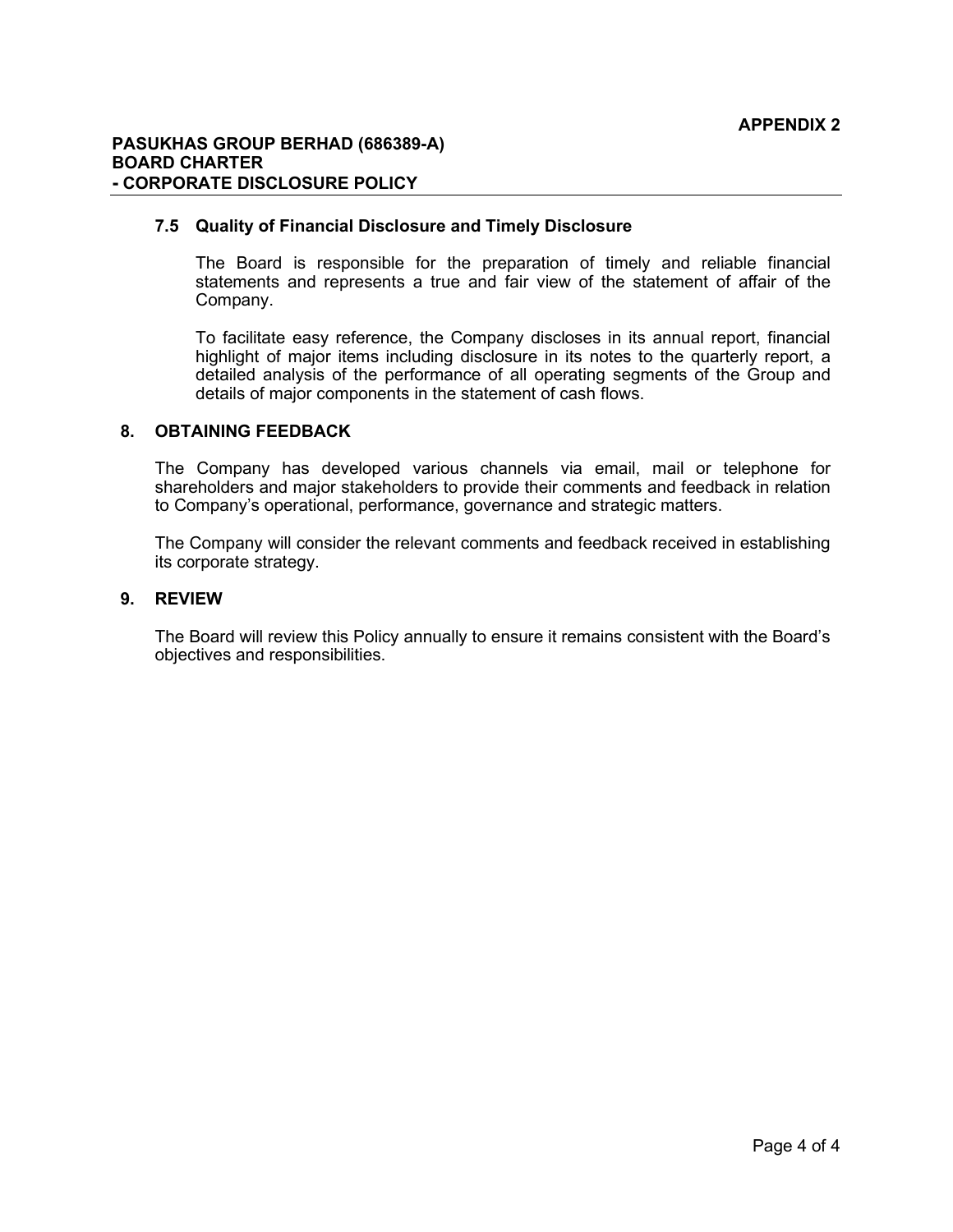## DIRECTORS' CODE OF CONDUCT

Board Members are required to observe the Directors' Code of Conduct ("Code") as follows:-

- a) Compliance at all times with this Code of Conduct and the Board Charter.
- b) Observe high standards of corporate governance at all times.
- c) Adhere to the principles of selflessness, integrity, objectivity, accountability, openness, honesty and leadership.
- d) Act in good faith and in the best interests of the Company and Group, and exercise reasonable care, skill and diligence according to the knowledge, skill and experience.
- e) Limit his/her directorship of companies to a number in which he can best devote his time and effectiveness.
- f) Not misuse information gained in the course of duties for personal gain or for political purpose, nor seek to use the opportunity of the service as directors to promote their private interests or those of connected persons, firms, businesses or other organisations.
- g) Uphold accountability at all time. This includes ensuring that the Company's resources are properly safeguarded and the Company conducts its operations as economically, efficiently and effectively as possible at all time.
- h) At all times act with utmost good faith towards the Company in any transactions and act honestly and responsibly in the exercise of his/her powers in discharging his/her duties.
- i) Board Members should not accept positions on Board Committees or working groups where a conflict of interest is likely to arise, without first declaring that interest.
- j) Declaration of any personal, professional or business interests that may conflict with directors' responsibilities. Guidance on declaration and registration of interest is given in the section entitled "Declaration of Interests" below.
- k) Follow the guidance on acceptance of gifts and hospitality as stated in the section entitled "Guidelines on Acceptance of Gifts" below.
- l) Be conscious of the interests of shareholders, employees, creditors and customers of the Company.
- m) At all times promote professionalism and improve the competency of management and employees.
- n) Ensure adequate safety measures and provide proper protection to workers and employees at the workplace.
- o) Ensure the effective use of natural resources, and improve quality of life by promoting corporate social responsibilities;
- p) Should be more proactive to the needs of the community and to assist in society-related programmes.
- q) Ensure that the activities and the operations of the Company do not harm the interest and wellbeing of society at large.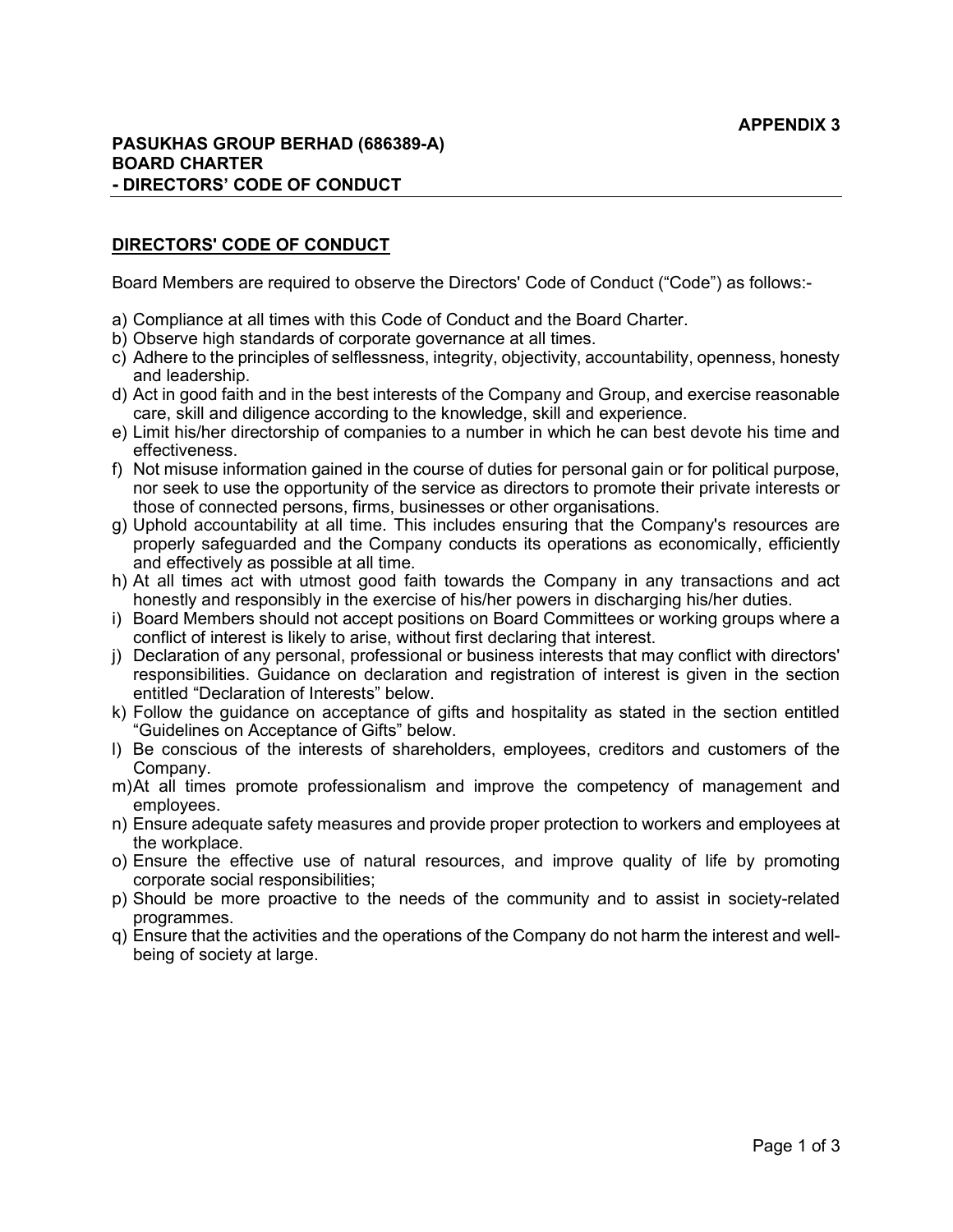## PASUKHAS GROUP BERHAD (686389-A) BOARD CHARTER - DIRECTORS' CODE OF CONDUCT

## DECLARATION OF INTERESTS

Subject to the requirements of any acts, rules or regulations that are in force from time to time and in addition to such mandatory requirements, members of the Board are required to notify the Company Secretary on any changes in the following:-

- Shareholding in the Company or its related corporations, whether direct or indirect; and
- Directorships or interests in any other corporations.

In addition to the above, any Board member who has a material interest, either directly or indirectly through a partner, spouse, children, parents, siblings, close relative and a body corporate which is associated to the directors, in matters being considered by, or likely to be considered by the Board should declare that interest at the Board Meeting. Such declarations should describe the interest clearly and state whether it carries direct or indirect financial benefits. This requirement also applies to members of senior management.

Relevant interests in this context are as follows:-

- Executive and non-executive directorships of, significant shareholdings in, or employment by, public or private companies likely or possibly seeking to do business with the Company.
- Ownership or part-ownership of, or employment by, business or consultancies likely or possibly seeking to do business with the Company.
- Directorship or ownership in public or private companies which are already dealing with the Company.

## REGISTER OF INTERESTS

The Code requires that a formal register of interests be established. The register should include details of all directorships and other relevant interests declared by Board Members and members of senior management.

#### CONDUCT IN MEETINGS

Any Board Member who has a clear and substantial interest in a matter under consideration by the Board should declare that interest at any meeting where the matter is to be discussed, whether or not that interest is already recorded in the register. The Board Member concerned should withdraw from the meeting during the relevant discussion or decision.

## MEMBERSHIP OF COMMITTEES

Board Members should not accept positions on Board Committees or working groups where a conflict of interest is likely to arise, without first declaring that interest.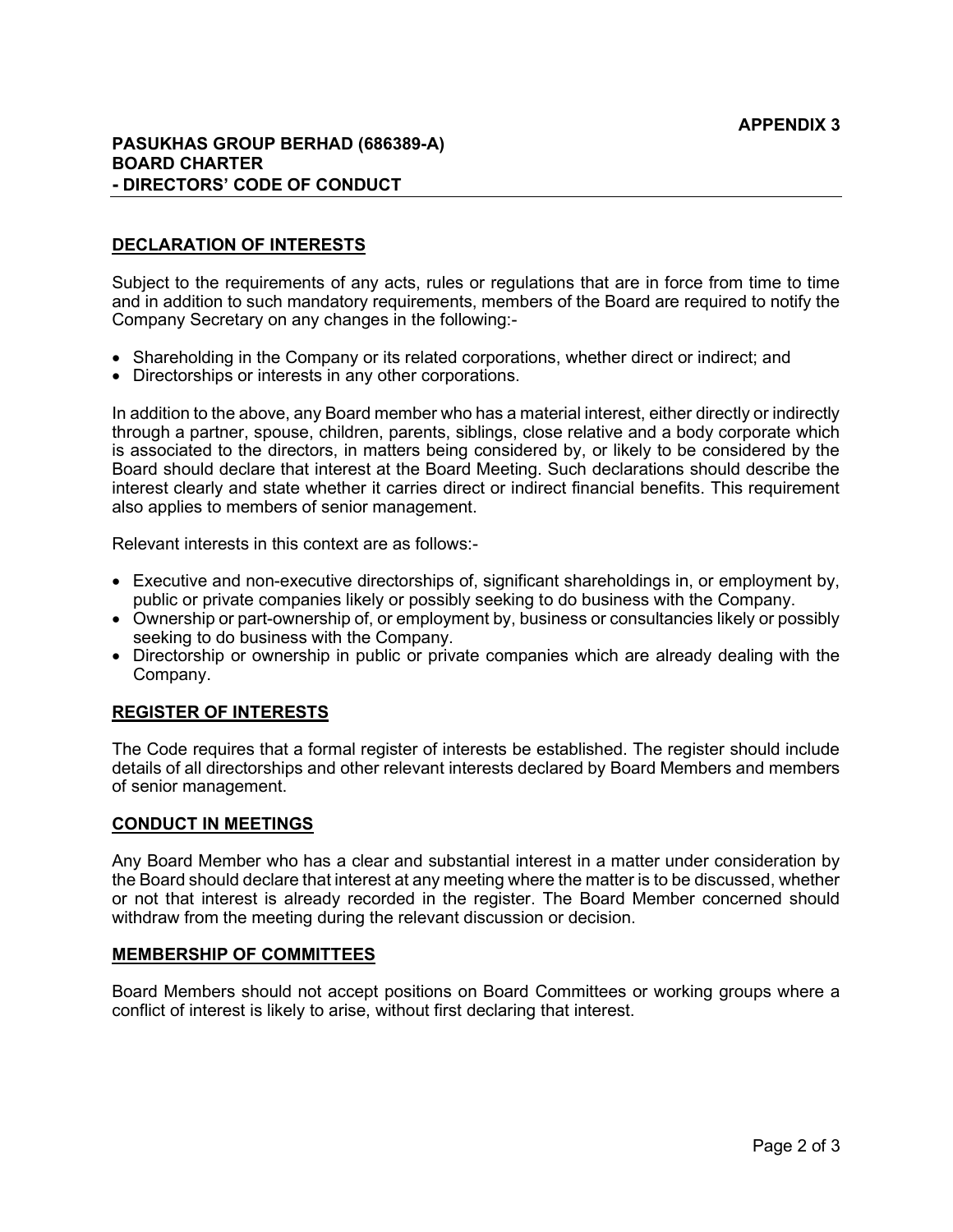## GUIDANCE ON ACCEPTANCE OF GIFTS

The following set out the guidelines on acceptance of gifts:-

- The conduct of individuals must not create suspicion of any conflict between their position as a member of the Board and any private interest;
- Board Members acting as such must not give the impression that they have been influenced by a benefit to show favour or disfavour to any person or organisation having dealings with the Company.
- Board Members must not accept any benefit as an inducement or reward for taking any action (or specifically not taking any action) in their official capacity as a Board Member; and
- Gifts other than of token value should generally be refused.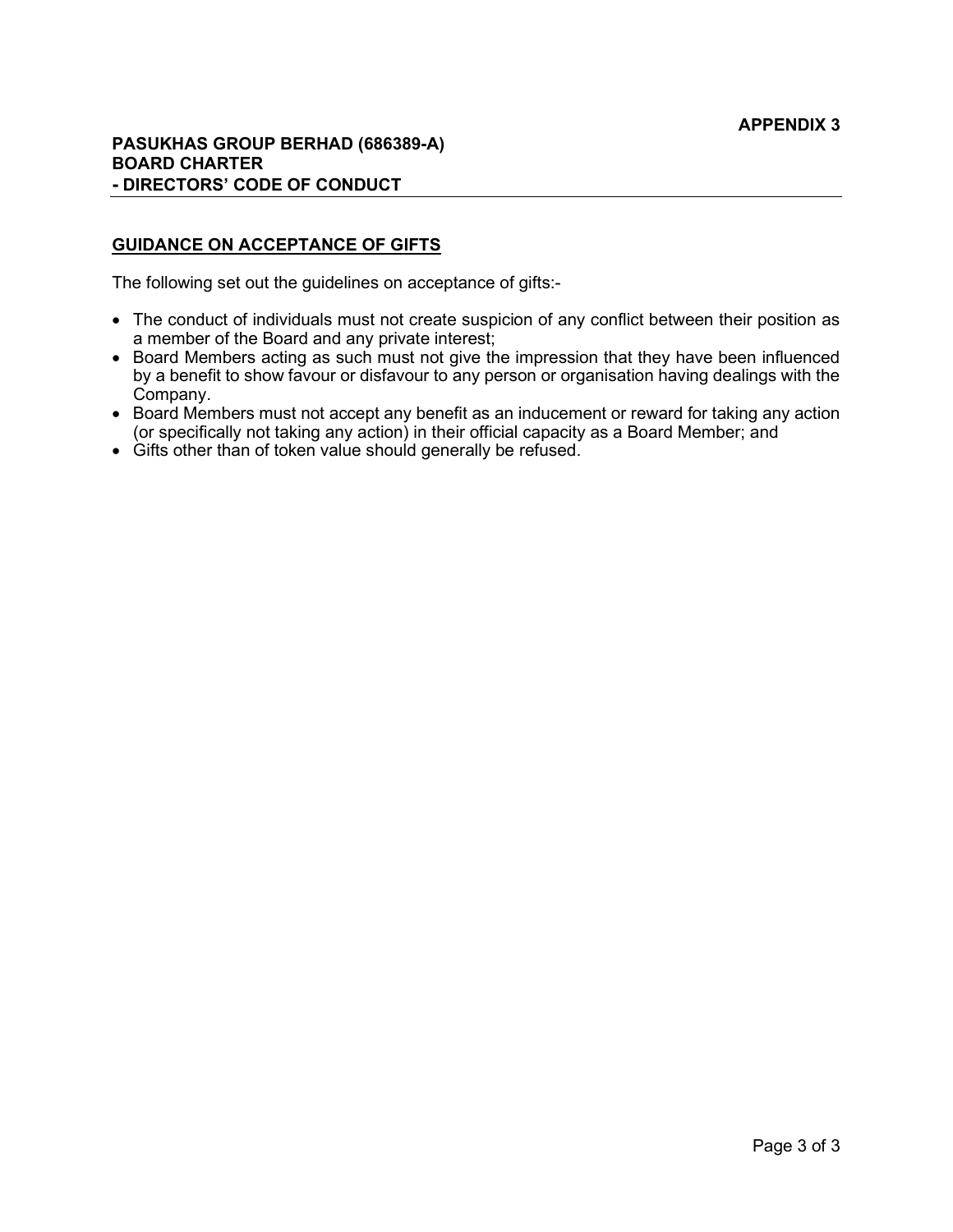## 1. INTRODUCTION

The Group recognises whistleblowing as an important mechanism in the prevention and detection of improper conduct, harassment or corruption in the conduct of its businesses and operations.

Whistleblowing Policy is designed to encourage employees to disclose any malpractice or misconduct of which they become aware and importantly to provide protection for employees who report allegations of such malpractices or misconducts.

## 2. SCOPE OF POLICY

The policy applies to all employees, suppliers, agents, contractors and customers of the Group. Any whistleblowing employee is protected and any member of public who participate or assist in an investigation will also be protected. Every effort will be made to protect the anonymity of the whistleblower, however there may be situations where it cannot be guaranteed.

The strategies incorporated in this policy aim to address such reporting, responsibility, confidentiality and effective investigation. The purpose is to improve the systems and procedures, changing the attitudes of employee and improving the overall integrity and performance of the Group.

Below are some examples of business misconduct:

- Bribery;
- Anti-trust;
- Money laundering;
- Criminal offence;
- Fraud; and
- Corporate misconduct.

## 3. CONFIDENTIALITY

The Group is committed to the protection of genuine whistleblower against detrimental action taken in reprisal for the making of protected disclosures. The Group will take all reasonable step to protect the identity of the whistleblower, in ensuring reprisals are not made against a whistleblower. Subject to the whistleblower is not involved in the malpractice or misconduct, an employee who whistleblows internally shall be protected against any adverse employment actions (discharge, demotion, suspension, harassment, or other forms of discrimination) for raising allegations of business misconduct.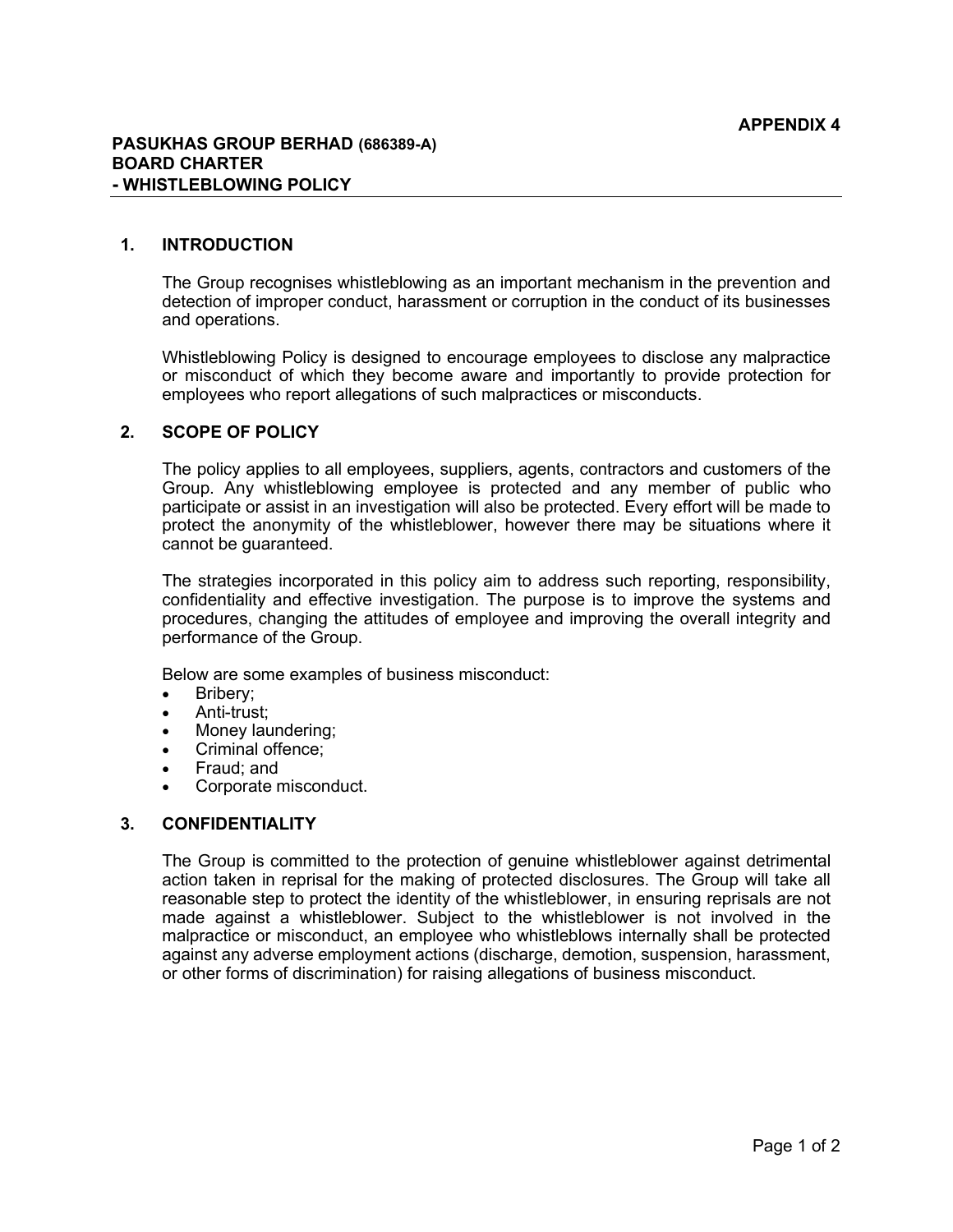## 4. DISCLOSURE METHODS

There are many methods by which whistleblowers may make a disclosure:

- from a phone call to report the suspect incidents or cases;
- written disclosure posted to the MD/CEO. However, if it is believed that is not possible, then the concern should be reported to the ARMC Chairman.

Disclosure of suspected improper activity or detrimental action can be made through formal or informal channels:-

- 1. Formal
	- o A personally written formal disclosure;
	- o A formal meeting with the MD/CEO or ARMC Chairman;
	- $\circ$  A phone call maintaining a sense of formality; or
	- $\circ$  A formal email.
- 2. Informal
	- o An informal meeting with the MD/CEO or ARMC Chairman;
	- $\circ$  A casual phone call;
	- o Casual discussion;
	- o Casual email; or
	- $\circ$  Any other communication chosen by the person making the disclosure.

The disclosure report shall be made in good faith with a reasonable belief that the information and any allegation in it are substantially true, and are not made to seek any personal gains or for malicious purposes.

## 5. INVESTIGATOR

Upon receipt of the report, the investigation officer appointed by the MD/CEO or ARMC Chairman shall carry out the investigation immediately.

At the conclusion of the investigation, the investigator will submit a written report of his or her findings to the ARMC.

#### 6. ACTIONS

.

Subsequent to the findings of the investigation, the ARMC shall provide a written report to the Board and remedial steps shall be taken accordingly.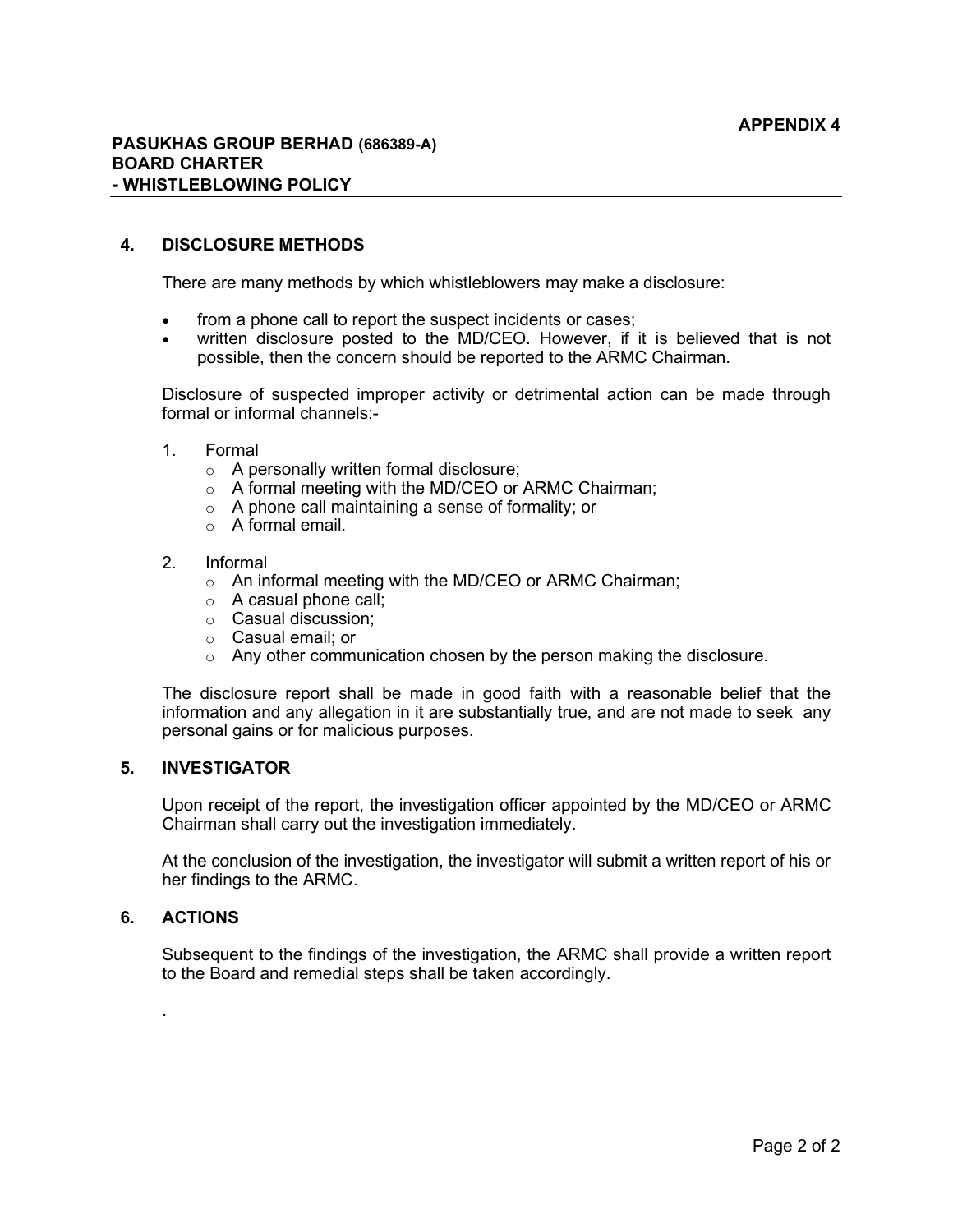## 1. LEVEL AND MAKE-UP OF REMUNERATION

The Group has adopted the objective as recommended by the code to determine the remuneration of the directors so as to ensure that the Company attracts and retains the Directors needed to run the group successfully. This policy and procedures aim to ensure that members of the Board are rewarded fairly for their respective individual contributions to the Group. The component parts of their remuneration structured so as to link rewards to corporate and individual performance in the case of Executive Directors. In the case of Non-Executive Directors, the level of remuneration reflect the level of responsibilities undertaken by the individual Non-Executive Director concerned.

## 2. PROCEDURE

The RC is responsible for recommending to the Board the policy framework on terms of employment and on all elements of the Directors' remuneration and remuneration package for the Executive Directors. The RC is authorised to review and recommend the annual bonus and salary increment of the Executive Directors of the Company. Directors' Remuneration is decided by the Board with the Director concerned abstaining from deliberations and voting accordingly. The RC may receive advice from external consultants, if required. It's nevertheless, the ultimate responsibility of the Board to approve the remuneration of these **Directors** 

# 3. THE RC SHALL:

- i) Ensure that Director, whether executive or non-executive, should abstain from discussion and from participating in decision of their remuneration packages.
- ii) Recommend and advise the Board of Directors the remuneration and terms of conditions (and where appropriate, severance payments) of Executive Directors.
- iii) Recommend to the Board the level, composition and periodic review of Directors' Remuneration.
- iv) Seek comparative information on remuneration and conditions of service in comparable organisations and market practice.
- v) When considering severance payments, the RC should bear in mind that it must represent the public interest and avoid any inappropriate use of public funds. Care should be taken to avoid determining a severance package that public might deem to be excessive.
- vi) Consider that the determination of the remuneration packages of Non-Executive Director (whether in addition to or in lieu of their fees as directors) is a matter for the Board as a whole.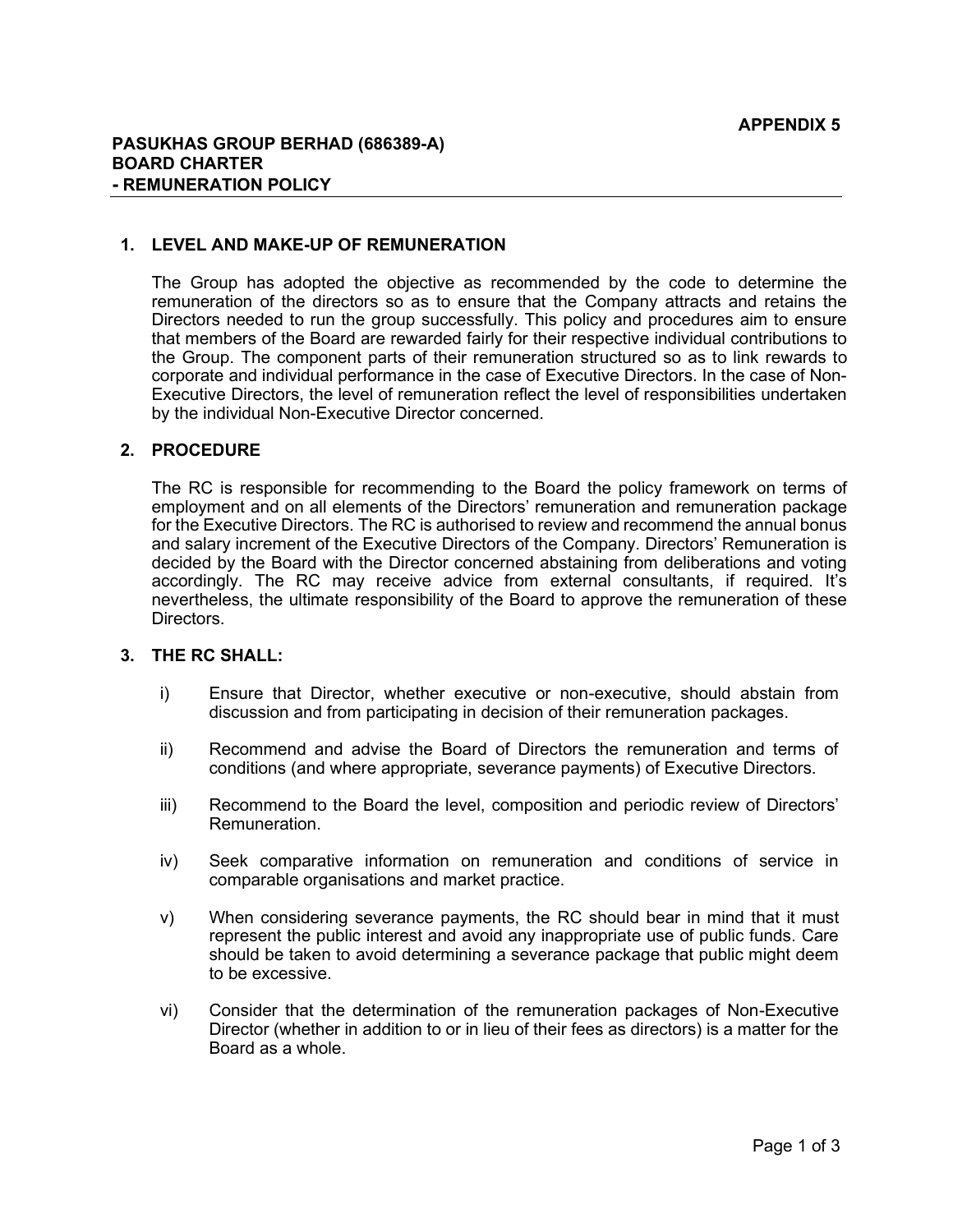- vii) Review and recommend to the Board of any extra remuneration to be paid to any Directors who is appointed to any executive office or serves on any committee or who otherwise performs or renders services, which in the opinion of the Directors are outside his ordinary duties as a Director of the Company.
- viii) Ensure that fees payable to Directors shall not be increased except pursuant to a resolution passed at a general meeting, where notice of the proposed increase has been given in the notice convening the meeting.
- ix) Provide the Board with the opportunity to review, prior to implementation, the composition of any management incentive scheme.
- x) Provide the Board with the opportunity, to review, prior to implementation, the nature, composition and eligibility for any employee share option scheme.
- xi) Carry out other responsibilities, functions or assignments as may defined by the Board from time to time.

# 4. DIRECTORS' REMUNERATION PACKAGE

The remuneration package of the Directors is as follows:

## i) Basic Salary

The basic salary for the Executive Directors is recommended by the RC, taking into account the individual performance, the consumer price index and information from independent sources on the rates of salary for similar positions in other comparable companies. The salary is reviewed annually. The salary payable pursuant to a contract of service need not be determined by the Company in general meeting but such salary and emoluments may not include a commission on or percentage of turnover of the Company.

#### ii) Fees

The Directors shall be paid by way of fees for their services, such fixed sums (if any) as shall from time to time be determined by an ordinary resolution of the Company in general meeting and shall (unless such resolution otherwise provide) be divisible among the Directors as they may agree, or, failing agreement, equally, except that any Director who shall be entitled only to rank in such division for a proportion of the fees related to the period during which he has held office.

The fees payable to Non-Executive Directors shall be paid by a fixed sum and not by a commission on or percentage of profits or turnover.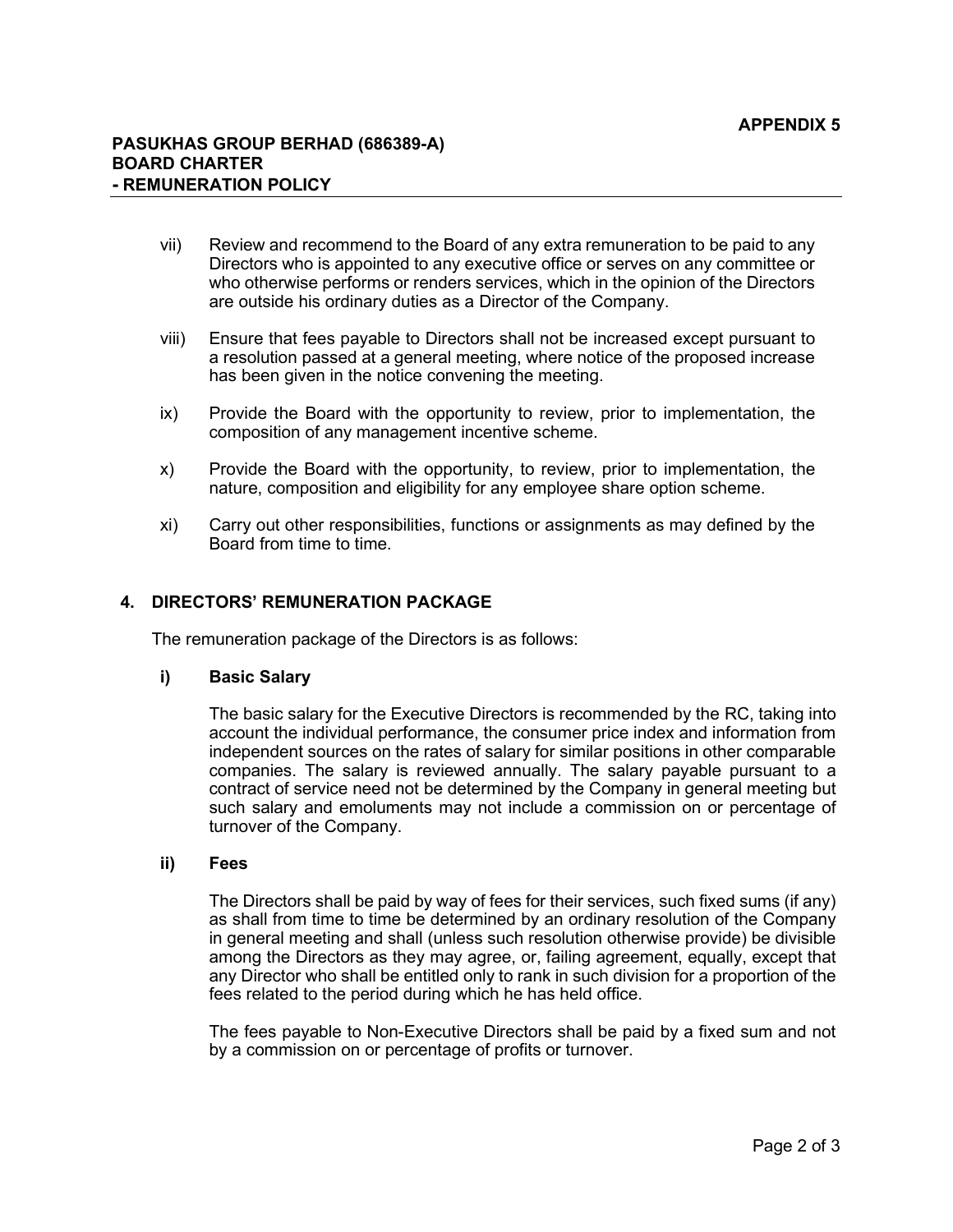#### iii) Bonus Scheme

The Group operates a bonus scheme for all employees, including the Executive Directors. The criteria for the scheme is dependent on the level of profits achieved from certain aspects of the Group's business activities as measured against targets, together with an assessment of each individual's performance during the period. Bonuses payable to the Executive Directors are reviewed by the RC and approved by the Board.

## iv) Benefits-in-kind

Other customary benefits (such as private medical cover, car, etc) are made available to Directors as appropriate.

#### v) Pension Arrangements

The Executive Directors contribute to the Employees Provident Fund, which is the national mandatory contribution plan.

#### vi) Service Contract

The contracts of service for Executive Directors and MD/CEO are reviewed and recommended by the RC to the Board for approval.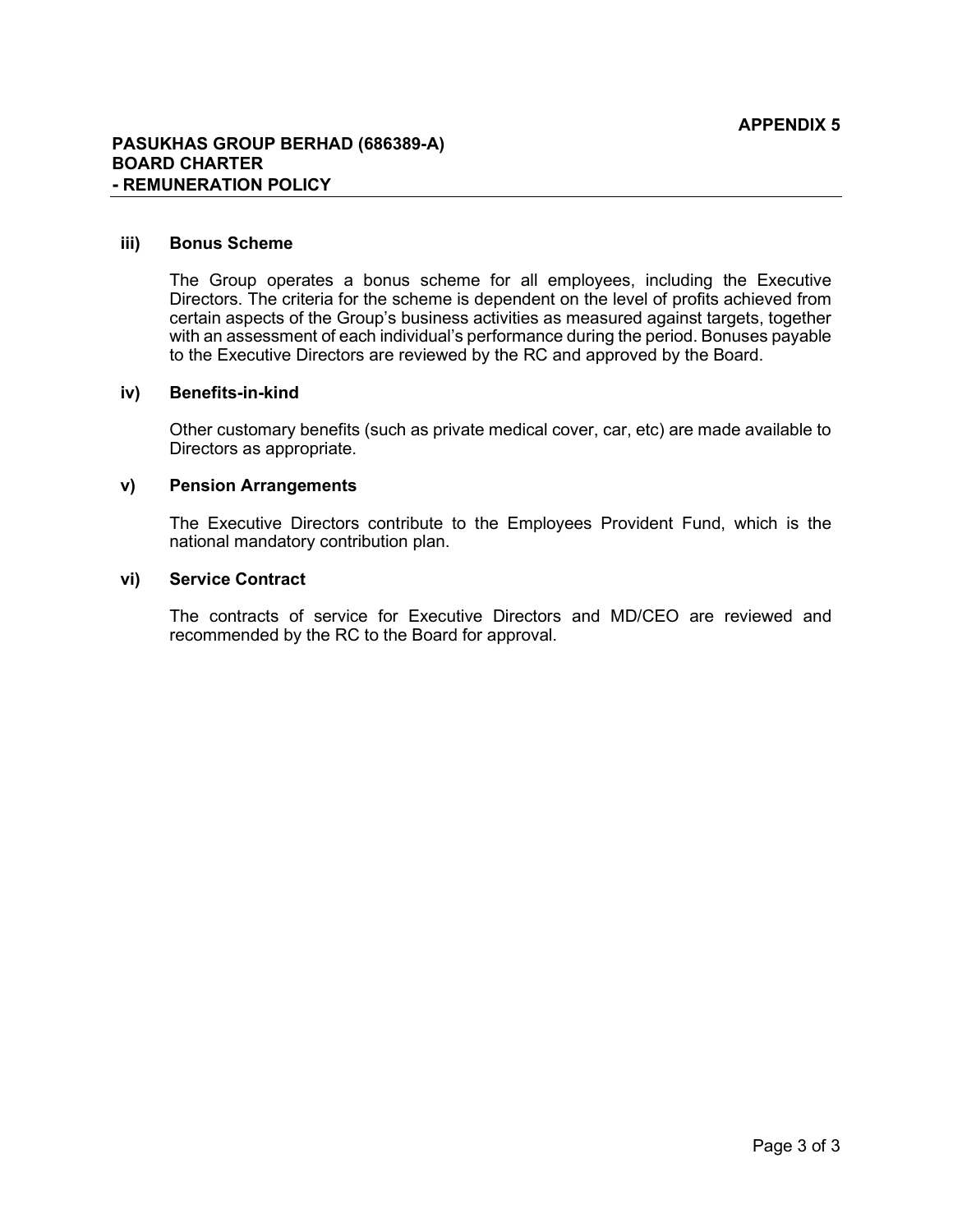### 1. INTRODUCTION

This Policy pursues to record, more formally, the Company's policy on Board diversity and to recognise the recommendation of the Malaysian Code on Corporate Governance 2017.

#### 2. PRINCIPLES AND OBJECTIVES

The Group strictly adheres to the practice of non-discrimination of any form, whether based on race, age, religion and gender throughout the organisation, which includes the selection of Board members. The Board encourages a dynamic and diverse composition of members by nurturing suitable and potential candidates equipped with competency, skills, experience, good character, time commitment, integrity and other qualities in meeting the future needs of the Company.

The objectives of this Policy are to have a Board which:

- is characterised by a broad range of viewpoints rather than just diversity in skills and experience; diversity in viewpoints would exist if there are diversity in gender, nationality, age, culture and socio-economic backgrounds; and
- has sustainable development as its core value, thus promoting the interests of all our stakeholders, particularly the long-term interests of our shareholders, fairly and effectively.

## 3. SCOPE & POLICIES

The Board considers that the concept of diversity incorporates a number of different aspects, such as professional experiences, business experiences, skills, knowledge, gender, age, ethnicity and educational background.

(a) Board Mix

The Board shall include a balanced composition of Executive, Non-Executive and Independent Non-Executive Directors to promote a strong element of independence in the Board. The Independent Non-Executive Directors shall be of sufficient calibre and standing, for their views to carry weight.

(b) Skills and Experience

The Board shall possess a balance of appropriate skills for the requirements of the business of the Company. The Directors shall have a mix of financial, legal, management and other backgrounds which when working in synergy, could provide the Company with considerable experience in a wide range of activities.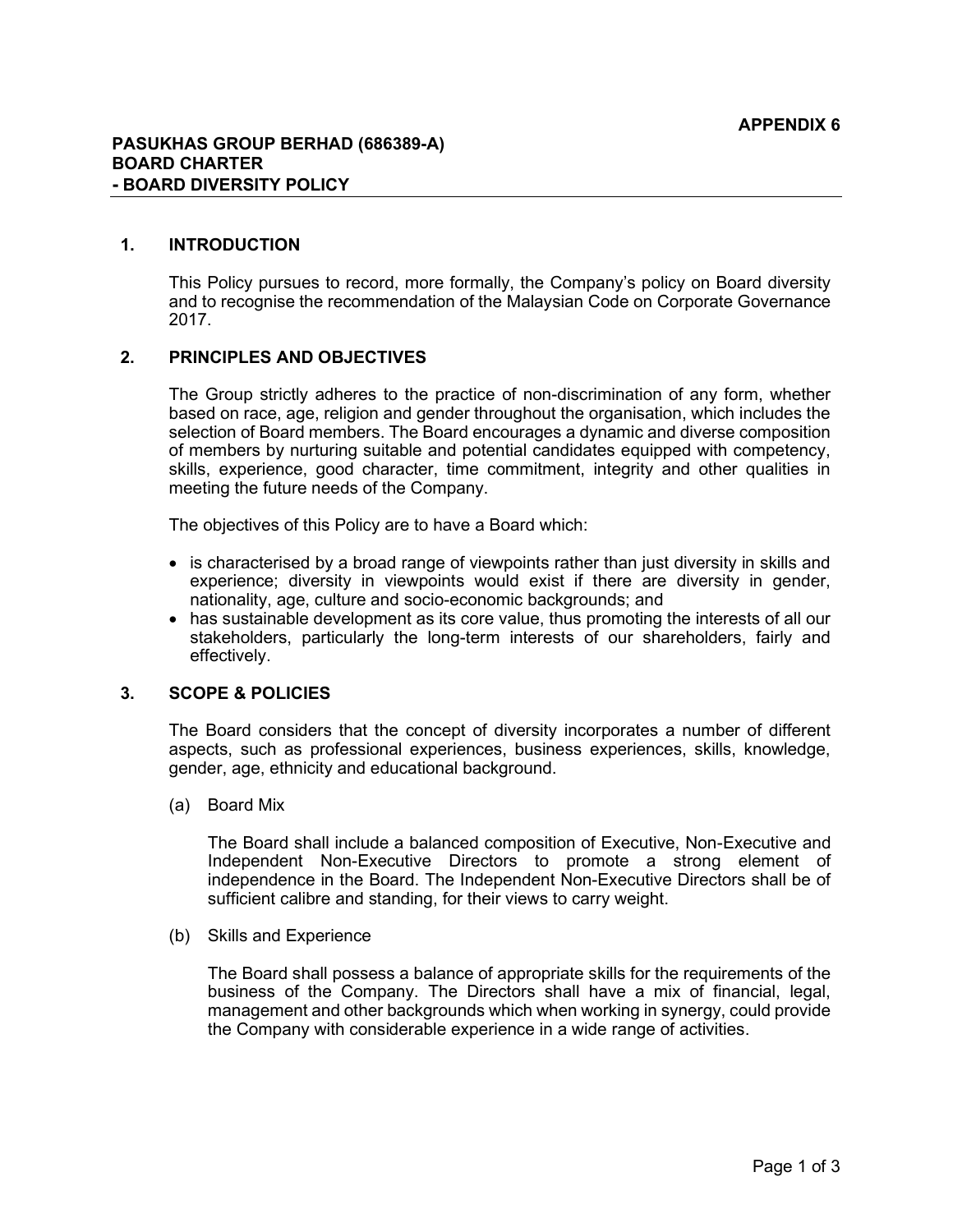#### (c) Gender

The Board takes cognisant of the recommendation of the Malaysian Government to have at least 30% women as decision makers in corporate sector. The Company shall endeavour to increase female representation on the Board if there are appropriate candidates available when Board vacancies arise.

#### (d) Ethnicity

The Company aspires to have a board of directors of different backgrounds who can contribute their knowledge and understanding of the business, industry and environment.

(e) Age

The Board is fully committed to promote age diversity, valuing the contribution of its members regardless of age, and seeks to eliminate age stereotyping and discrimination.

## 4. MEASURABLE OBJECTIVES

This Policy framework for the Group is aimed towards achieving the following objectives:

- 1. Selection of candidates will be based on a range of diversity perspectives, including but not limited to, professional experiences, business experiences, skills, knowledge, gender, age, ethnicity and educational background. The ultimate decision will be based on merit and contributions that the selected candidates will bring to the Board. The Board's composition (including gender, ethnicity and age) will be disclosed in the Corporate Governance Overview Statement or the Corporate Governance Report annually.
- 2. The Board acknowledges the importance of promoting gender diversity. Hence, the normal selection criteria based on an effective blend of competencies, skills, extensive experience and knowledge to strengthen the Board remains a priority.

#### 5. MONITORING AND REPORTING

- 1. Pursuant to the Terms of Reference, the NC is (amongst others) responsible for:
	- reviewing, recommending and considering candidates to the Board and committees of the Board;
	- assessing the effectiveness of the Board as a whole, the committees of the Board and the contribution of each individual Director on an on-going basis; and
	- assessing the balance of the Board membership and determining the core competencies and skills required for the Board.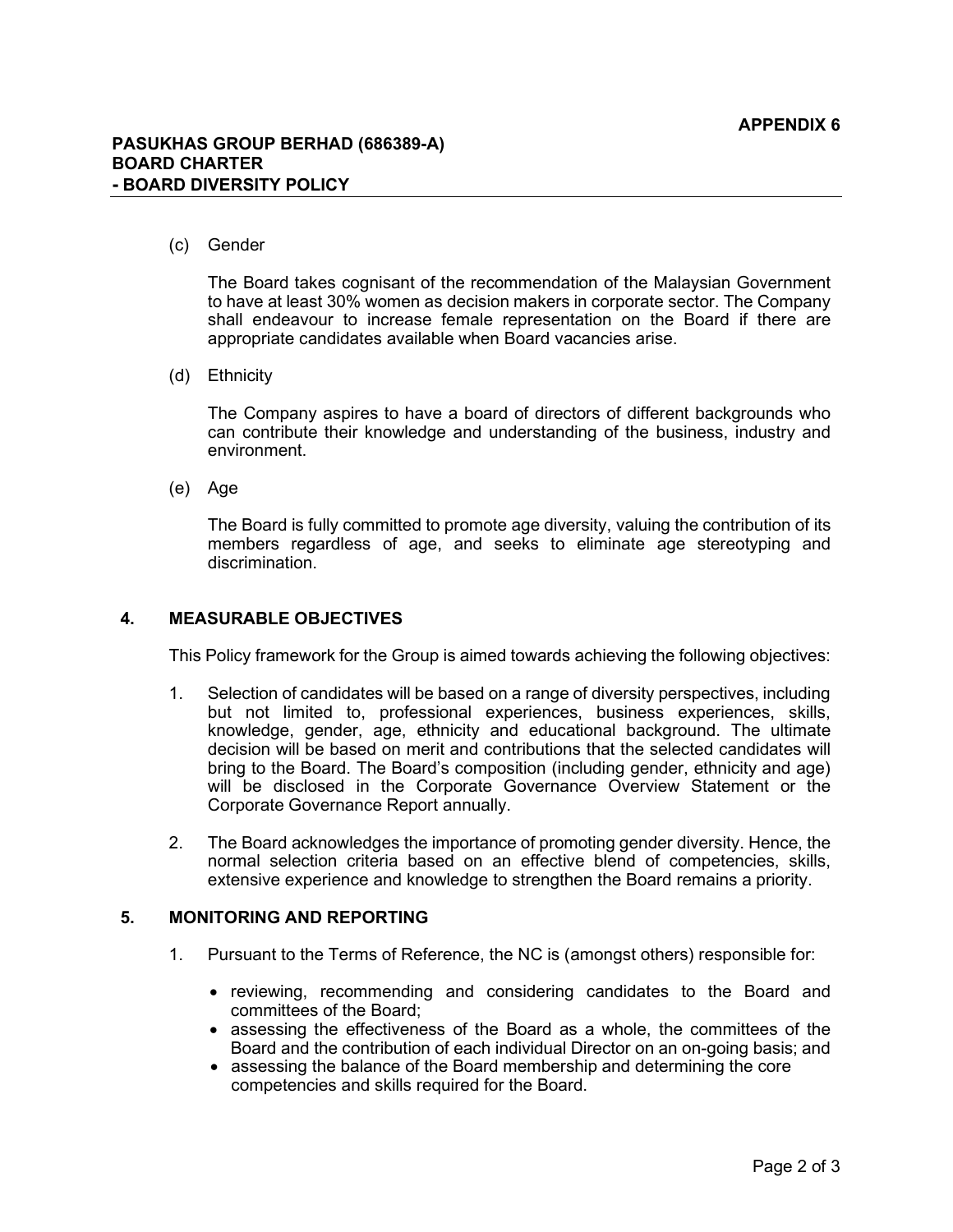## PASUKHAS GROUP BERHAD (686389-A) BOARD CHARTER - BOARD DIVERSITY POLICY

- 2. The NC shall report to the Board on:
	- initiatives undertaken by the Board in relation to Board Diversity and to achieve the Measurable Objectives;
	- progress in achieving the Measurable Objectives; and
	- recommendations regarding Measurable Objectives.
- 3. The Board shall, at least annually, assess:
	- Measurable Objectives; and
	- the progress in achieving the Measurable Objectives.
- 4. The Board will ensure that appropriate disclosures are made in the Annual Report regarding Board Diversity.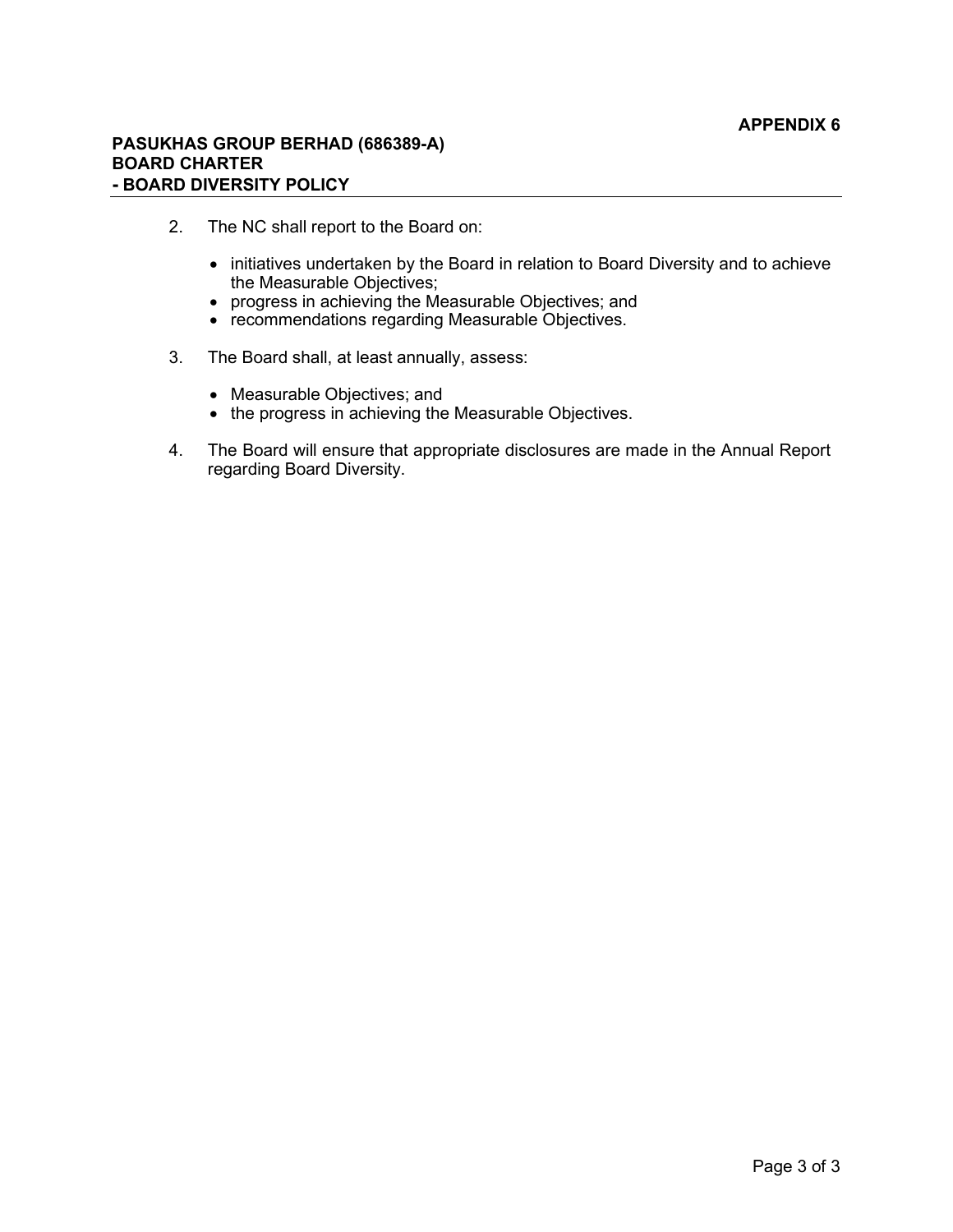## PASUKHAS GROUP BERHAD (686389-A) BOARD CHARTER - APPOINTMENT OF DIRECTORS AND SENIOR MANAGEMENT

## 1. INTRODUCTION

To develop a formal set of terms of appointment for Directors and MD/CEO.

#### 2. OBJECTIVE

To have clear terms of appointment for Directors and MD/CEO which defines scope of responsibility and accountability, tenure, retirement age, performance goals, misconduct and termination clause among others.

# 3. PROCEDURE FOR APPOINTMENT FOR THE BOARD AND MD/CEO

- 1. Recruitment
	- (a) Recruitment of the Board and MD/CEO can be sourced out from internally or externally.
	- (b) Internal sources:
		- Internal nomination from Succession Planning
		- Nomination from Internal Talent Pool
	- (c) External sources:
		- Head Hunting
		- Referral
- 2. Procedures for Nomination
	- All nominations of candidates including for the positions of MD/CEO, Chief Financial Officer or Chief Operating Officer, must be submitted to the NC for consideration.
	- Chairman of the NC to recommend to the Board, based on the established "Fit and Proper" standards.
	- Board of Directors deliberate on the recommendation and approve the appointment of MD/CEO / Directors, subject to the provisions in the Constitution, ACE Market Listing Requirements and Companies Act 2016.
- 3. Re-election
	- All directors are required to submit themselves for re-election at regular intervals, subject to the provisions in the Constitution, ACE Market Listing Requirements and Companies Act 2016.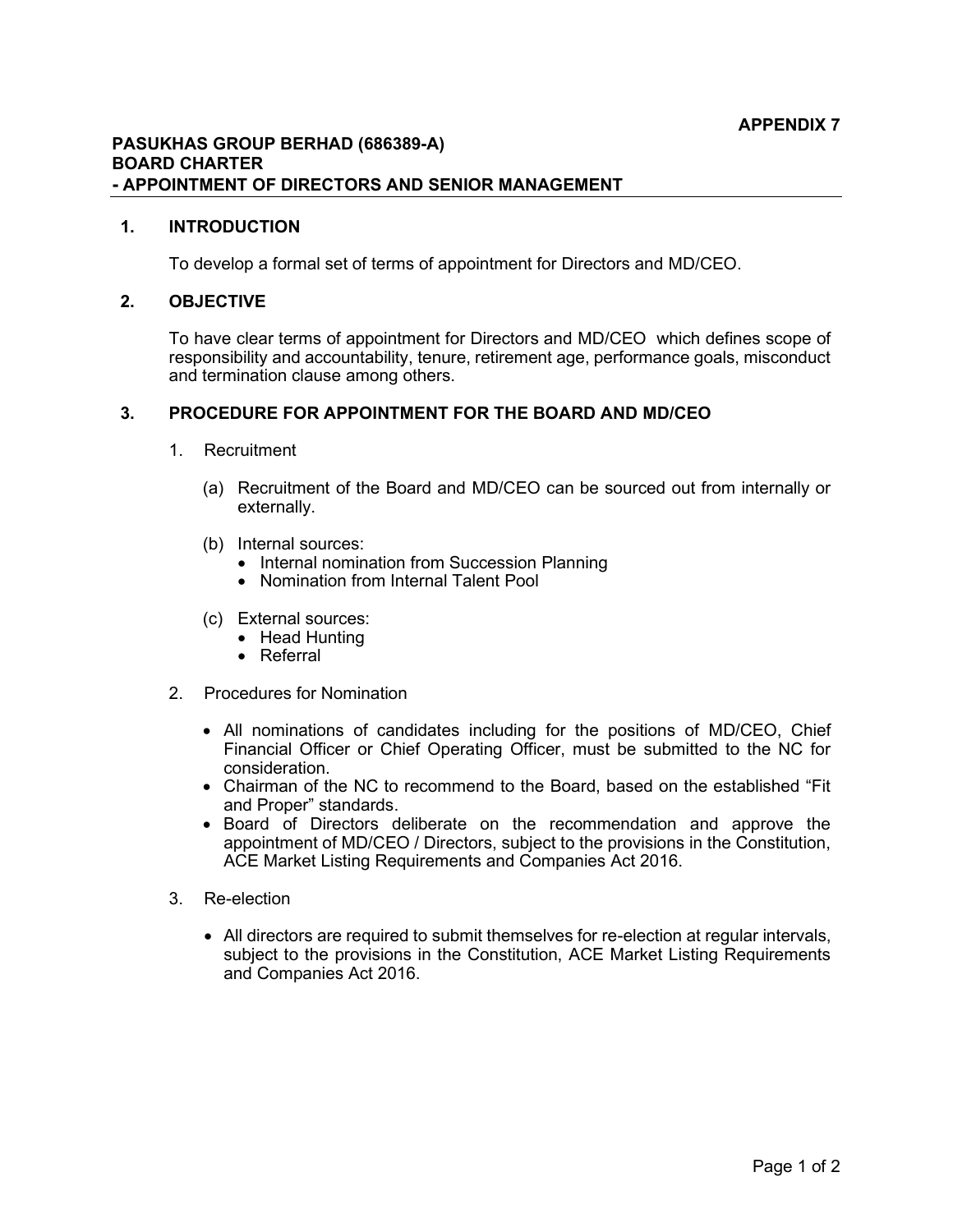## PASUKHAS GROUP BERHAD (686389-A) BOARD CHARTER - APPOINTMENT OF DIRECTORS AND SENIOR MANAGEMENT

- 4. Negative List
	- Practicing accountant may be appointed as directors provided they are not employed/partners in an accounting firm, which has been engaged to conduct audit or consultancy work at the Company.
	- Practicing lawyers who are partners in a legal firm, which is on the panel of lawyers of the Company (and not receiving remuneration on a regular basis), may be appointed to the board. The lawyers are required to disclose the relationship with the Company on the onset to avoid potential issues of conflict of interest.
	- Individuals who are active in politics cannot be appointed as directors in order to avoid the risk of politicians encountering conflicts of interest situations in serving their constituencies. A person is considered to be politically active if he is a Member of Parliament, State Assemblyman, Supreme Council Member of a political party or member who holds a position at divisional level in a political party.
- 5. Disqualification of Directors and MD/CEO
	- NC is responsible for assessing on an annual basis, that the directors and key senior management officers are not disqualified under the Companies Act 2016 and other regulations and continue to comply with the "Fit & Proper" standards and recommend to the Board the removal of Director/Senior Management if they are ineffective, errant or negligent in discharging their responsibilities.
- 6. Others
	- Before any appointment by the Board, the NC shall evaluate the balance of skills, knowledge, experience and diversity in the Board, and the current and future needs and size of the Company.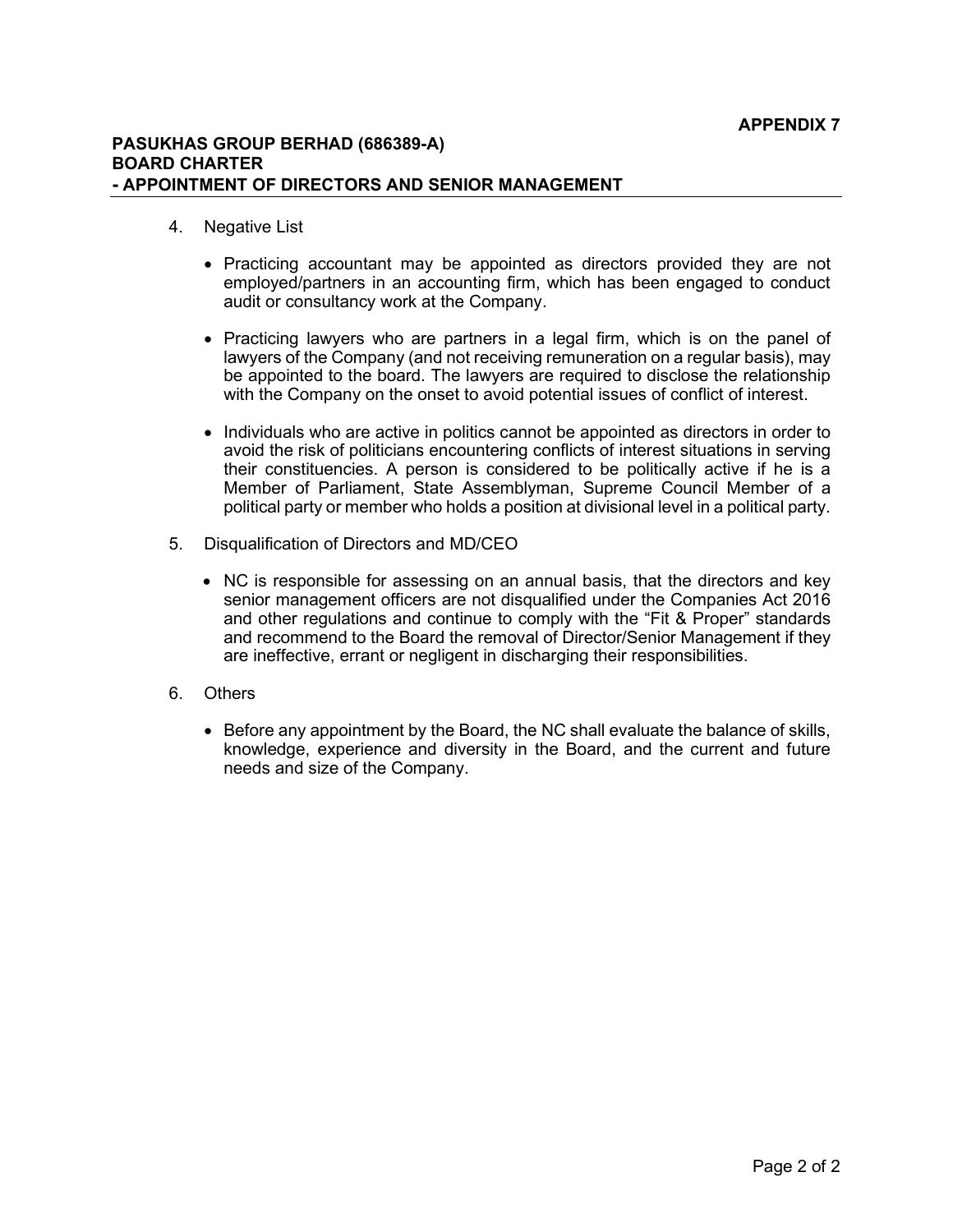### PASUKHAS GROUP BERHAD (686389-A) BOARD CHARTER - SUCCESSION PLANNING POLICY

### 1. INTRODUCTION

The primary objective of the Succession policy is to ensure the Group's continuity in leadership for all key positions.

Succession planning is an ongoing process designed to ensure that the Group identifies and develops a talent pool of employees through monitoring, training and job rotation for key business leaders leave their position due to due to retirement, resignation, death or new business opportunities.

## 2. OBJECTIVES

- a) To ensure the Group is prepared with a plan to support operation and service continuity when key positions or key business leader positions become vacant.
- b) To ensure a continuous supply of qualified and motivated employees for higher roles and responsibilities.
- c) To develop career paths for employees which will facilitate the Group's ability to recruit and retain top-performing or highly talented employees.
- d) To develop reliable procedures and ensure that these procedures are applied systematically across the Group.
- e) To establish a process to regularly evaluate talent based on future needs and expectations.
- f) To assess the leadership needs of the Group to ensure the selection of qualified leaders that are diverse and a good fit for the organisation's mission and goals and have the necessary skills.

## 3. KEY POSITIONS

The key positions referred to in this policy include:

- a) Board members
- b) MD/CEO
- c) Executive Director ("ED")
- d) Chief Financial Officer ("CFO")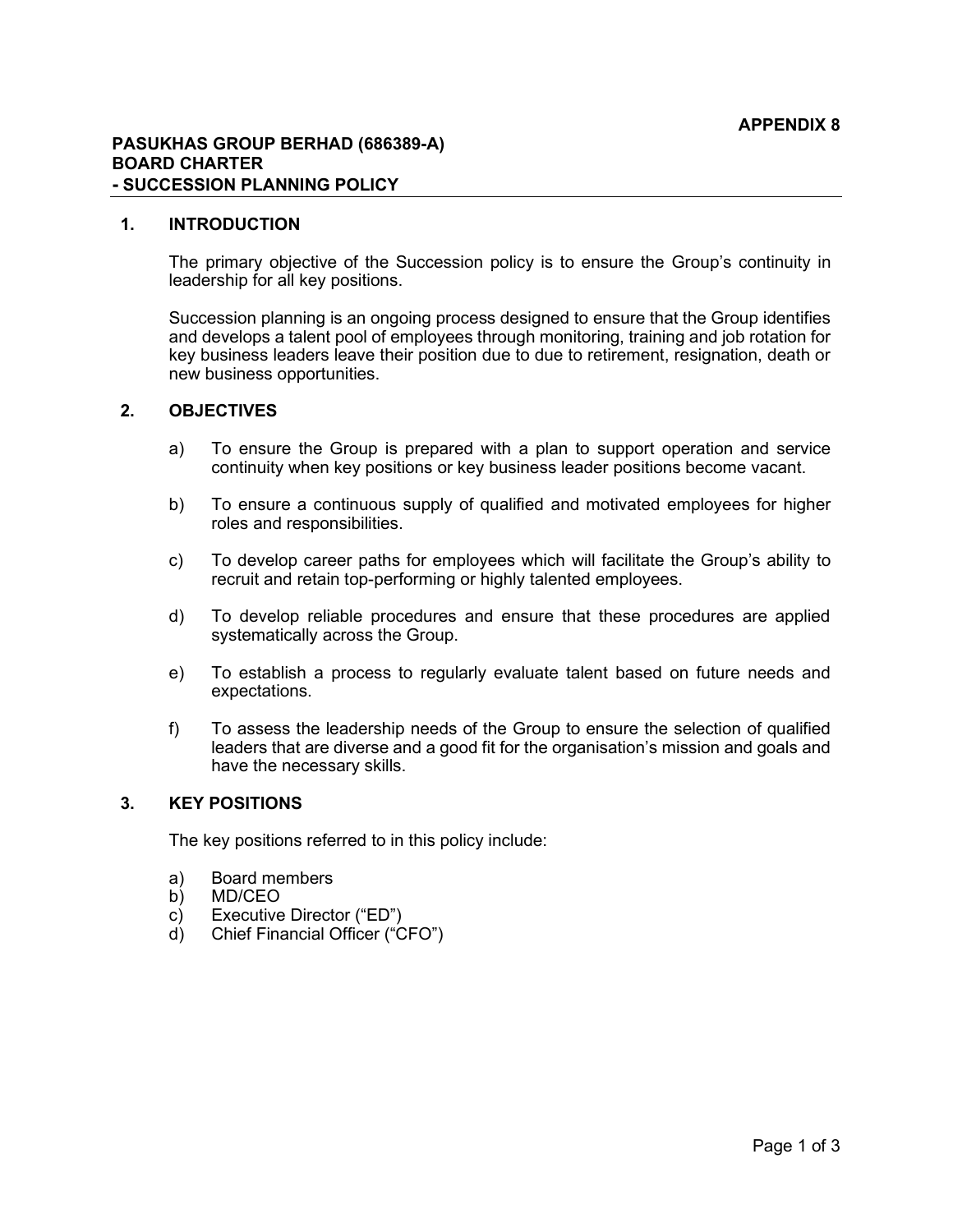#### 4. ROLES AND RESPONSIBILITIES

- a) Both the Board and the MD/CEO have pivotal roles to play in succession planning.
- b) The Board is responsible for succession planning for the Board member, MD/CEO and ED position. The Board should hire internally / appoint the new MD/CEO and ED when the position becomes vacant, and ensure that the new MD/CEO and ED has the required skills to implement the Group's mission and vision.
- c) The Board should ensure the Group is prepared with an interim solution when the key position becomes vacant unexpectedly.
- d) The MD/CEO and ED is responsible for ensuring a succession plan is in place for other key positions in the Group with assistance from the senior management team.

## 5. SUCCESSION PLANNING PROCESS

- a) A primary responsibility of the Board is planning for MD/CEO and ED succession and overseeing the identification and development of executive talent.
- b) The Board, with the assistance of the NC and working with the MD/CEO and Human Resource department, overseas executive officer development and corporate succession plan for the MD/CEO.
- c) The Board works with the MD/CEO to form the succession plan. The succession plan covers identification of internal candidates, development plans for internal candidates, and appropriate identification of external candidates.
- d) The Board reviews the succession plan annually.
- e) The Board maintains an emergency succession contingency plan should an unforeseen event such as death or disability occurs that prevents the holders of key positions from continuing to serve. The plan identifies the individuals who would act in an emergency and their responsibilities.
- f) The Board may review development and succession planning more frequently as it deems necessary.